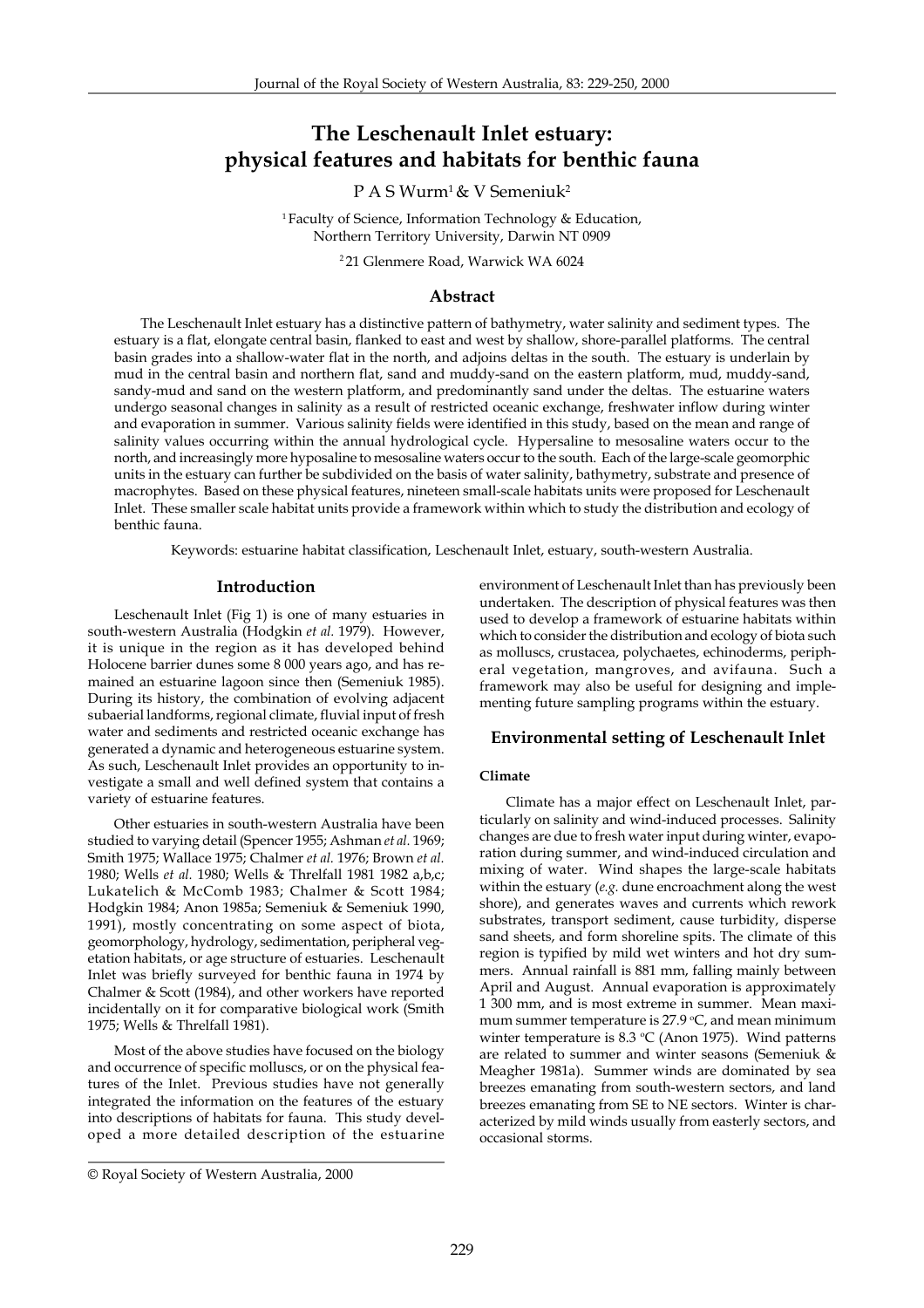

**Figure 1.** Location of the Leschenault Inlet.

# **Geomorphology**

Leschenault Inlet is located at the junction of Yalgorup Plain, Mandurah-Eaton Ridge, and the Quindalup landform systems (McArthur & Bartle 1980, Semeniuk 1990, 1995, 1997), and is the receiving basin for the Collie and Preston rivers. The estuary is bordered to the west by a barrier of quartz and calcareous sand (Quindalup Dunes) of eastward migrating parabolic dunes. The shore along the barrier consists of alternating exposed sandy promontories and more sheltered embayments, due to the staggered dune migration into the estuary, and thus exhibits a heterogeneous suite of sediments (and, potentially, habitats). The eastern shore is bordered by a low lying plain underlain by quartz sand and limestone that flanks a linear quartz sand ridge (southern extremity of the Yalgorup Plain, and the Mandurah-Eaton Ridge). This shore is more linear than the west shore, and hence is less diverse in terms of shore types. To the north, the aquatic part of the estuary is bordered by supratidal samphire flats, and to the south by the Collie and Preston river deltas. High inter-tidal salt-marsh flats fringe the aquatic part of the estuary, particularly to the north and north-west. Shallow-water platforms and slopes comprise its aquatic periphery, and an elongate muddy basin occupies its central length (Semeniuk & Meagher 1981a). The platforms are mainly of sediment derived from the flanking dunes and have been developed by wave action, and modified through erosion and deposition by currents. The northern estuary is an extensive shallow-water flat, and along the north-eastern shore is a tidal to shallow sub-tidal limestone pavement.

The southern part of the estuary has been substantially modified in the last 40 years. This has included in-filling of the original estuary outlet to the sea, redirection of the Preston River and construction of an artificial exchange channel with the ocean ("The Cut"). Construction of "The Cut" has resulted in the development of a tidal delta within the estuary, and the partial destruction of the Collie River Delta (Semeniuk & Meagher 1981a; Anon 1985b; Pen 2000).

# **Sedimentology**

Processes which determine the modern sediment distribution within the estuary are (Semeniuk & Meagher 1981a; Semeniuk 2000):

- landward movement of barrier dunes, resulting in parabolic dunes eventually encroaching into the western shore of the estuary, providing quartz and carbonate sand to the western platform;
- reworking of dune promontories along the western shore to develop sand sheets and shoreline spits;
- incorporation of quartz sand into the estuary by wind waves eroding the eastern shore;
- wave-building and current modification of sand, forming nearshore platforms;
- transport of fluvial mud and quartzo-felspathic sand into the estuary by the Collie and Preston rivers;
- re-suspension of mud by wind waves, and subsequent transport towards low energy environments of the central basin, the northern sector of the estuary and the sheltered embayments along the west shore; and
- autochthonous accumulation of organic and calcareous mud, and calcareous sand and gravel due to aquatic and marshland flora and estuarine fauna.

Leschenault Inlet thus is filling with sediment of aeolian, fluvial and biological origin. The habitats in the estuary therefore are locally dynamic in the short term (*e.g.* five to ten years), and evolving in the long term (*e.g.* hundreds to thousands of years).

#### **Hydrodynamics and hydrochemistry**

Tides of Leschenault Inlet are diurnal and micro-tidal, with a mean spring range of 0.5 m and a maximum range of 0.9 m. The estuary is classified as a micro-tidal barrier lagoon estuary (Hayes 1975). Barometric pressure has a greater influence on water level than astronomical tides (Hodgkin & DiLollo 1958), with high pressure systems in summer con-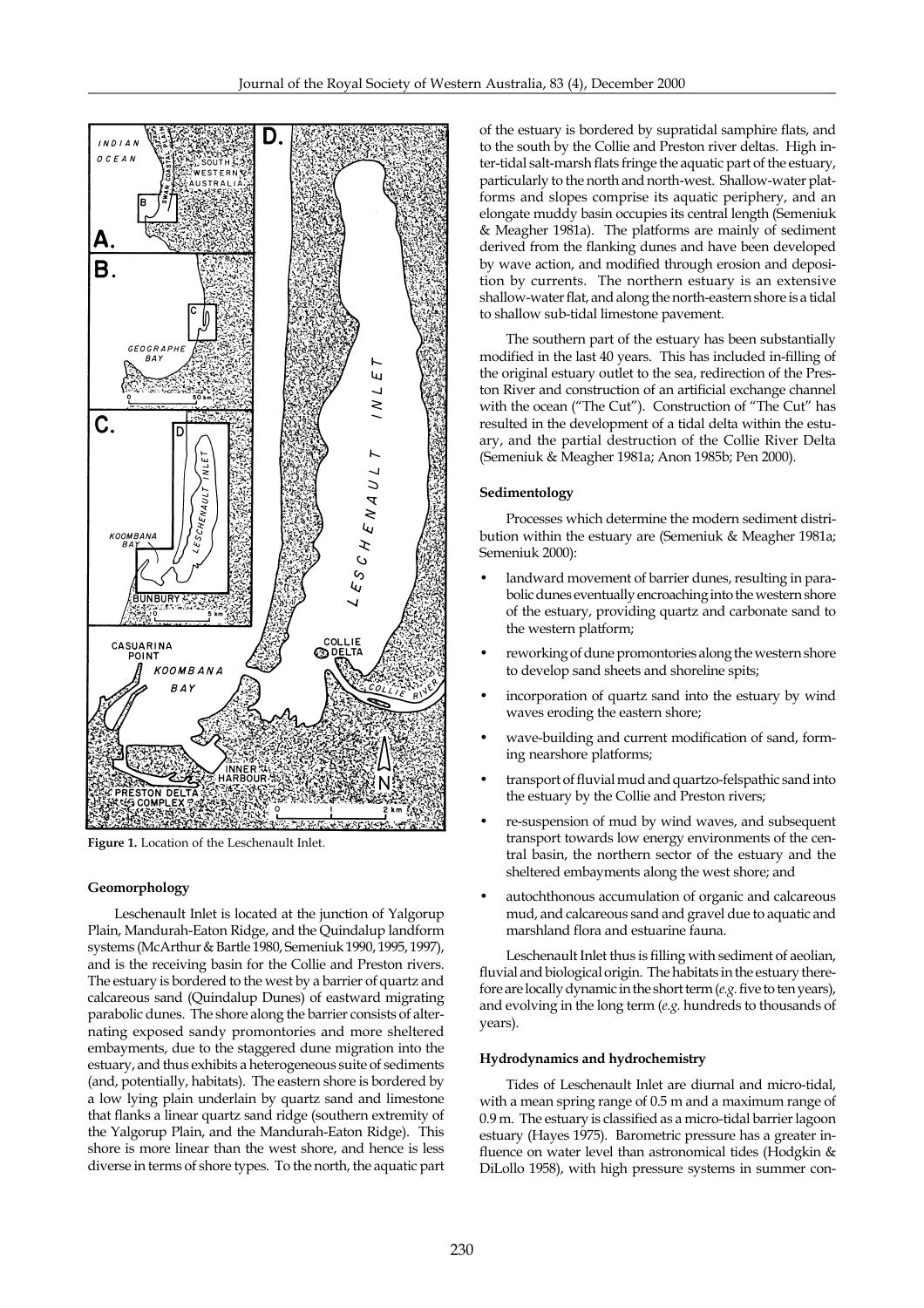tributing to low tides, and low pressure in winter producing a general rise in mean sea level (Semeniuk & Meagher 1981a). Tides in the estuary also are dampened by the restricted exchange with the ocean through "The Cut" (McComb & Lukatelich 1986). As is typical of estuaries, the waters of Leschenault Inlet commonly are turbid (Day 1981) due to resuspension of mud by wave action.

Prior to the major modifications to the south of the estuary, exchange between the estuary and the ocean took place via a 3 km-long, narrow, tidal-deltaic channel. This channel is now blocked or filled, and increased exchange with the ocean occurs through "The Cut". Fluctuations in water salinity of the estuary have stabilized, particularly to the south, by decreasing the effect of fresh water input from rivers, and by diluting with sea water the high salinity which develops with summer evaporation. Thus, the hydrodynamics, salinity fields and gradients within the estuary now are largely controlled by the interplay of a still relatively restricted exchange with the ocean, fresh water input during winter, and evaporation. Other developments that influenced hydrochemistry of the estuary include (Anon 1985b):

- the Wellington Dam, completed in 1960, which claims 2 830 km2 of the total 3 600 km2 of the Collie River catchment, and has reduced the flow of fresh water into the estuary;
- the Parkfield Drain, completed in 1977, which empties directly into the north of the estuary; and
- discharge of various effluents into water courses since 1983 which ultimately enter the estuary.



**Figure 2. A:** Sample sites along Transects A, B, C and D. **B:** Location of sites along Transects E to O for sampling of substrate, fauna, and flora. **C:** Water sampling sites.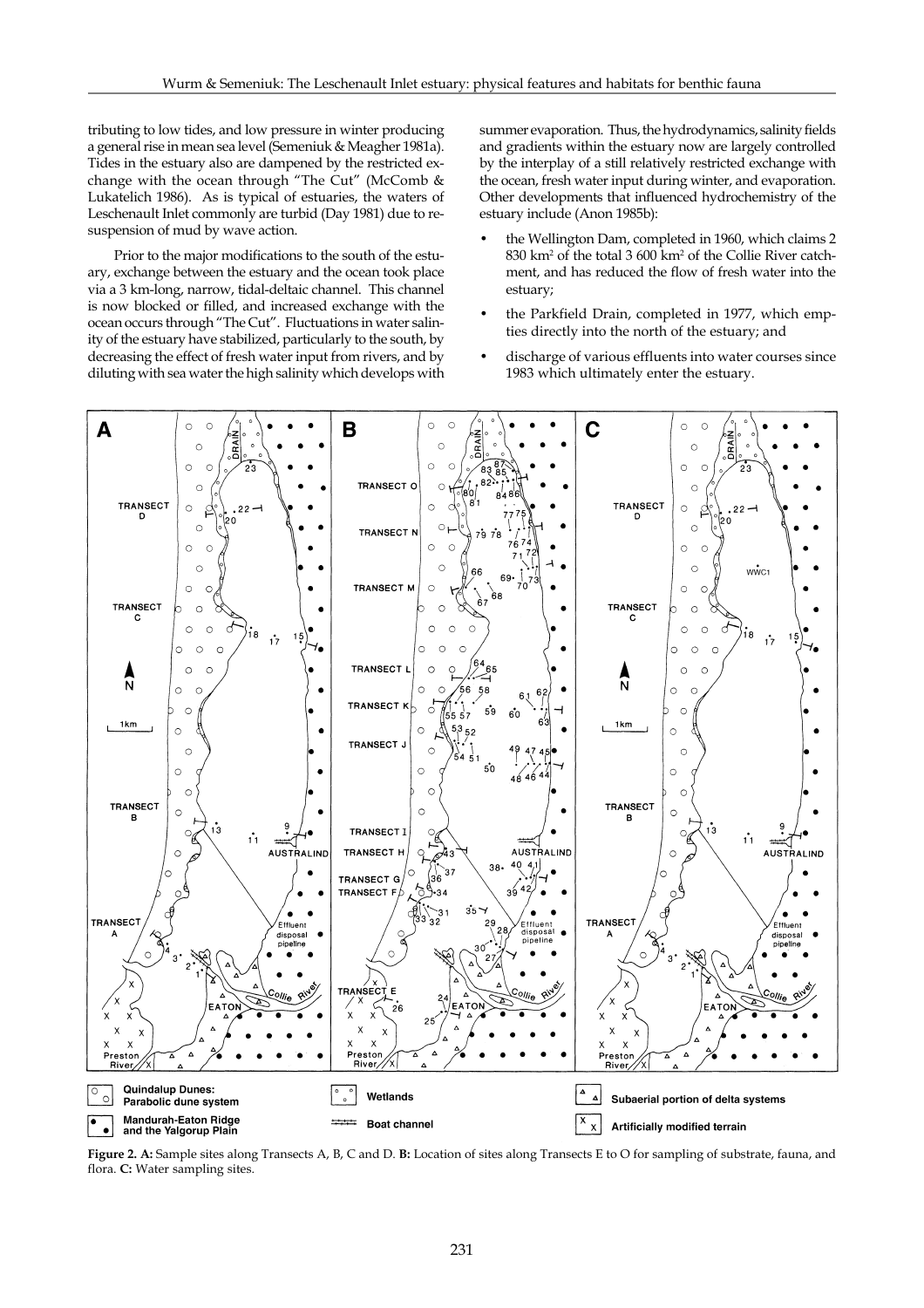# **Methods**

This study of the physical features of Leschenault Inlet involved a range of sampling strategies, locations and times over five years between 1982 and 1987. Detritus and substrates were sampled and analysed once during this study. Macrophytes were sampled annually. During 1986/ 87, water quality parameters were monitored in blocks of weekly sampling during the seasonal peaks of either freshwater input during winter or evaporation during summer, separated by periods of monthly sampling. The geomorphology and bathymetry of the inlet were mapped by ground-truthing aerial photographs, and by probing the inlet floor from a boat. The study is confined to the area below the high inter-tidal to supra-tidal zone *i.e.* saltmarsh flats fringing the estuary (Semeniuk & Meagher 1981a).

A reconnaissance survey of the estuary was undertaken in February 1982 to identify the main habitat types, based on bathymetry, substrate, vegetation cover and hydrologic setting. This survey was the basis for selection of 22 sampling sites located along 4 main sampling transects oriented east-west across the estuary (Transects A-D; Table 1 and Fig 2A). Vegetation and selected physical and chemical features of habitats were monitored at these sites between 1982-1987.

A more wide-ranging survey was undertaken in December 1986 to extend the results of the 1982 survey, by quantitatively documenting bathymetry, substrates, macrophytes and fauna beyond that of the main transects (Transects E-O, Fig 2B). During this survey, substrates were sampled at the 87 sites in (Transects A-O), to determine grain size. Samples were sieved at 1 Æ intervals. The shallow stratigraphy was also determined at these sites by probing the substrate with a metal rod to 2 m. This method allowed identification of layers of mud, sandy-mud/ muddy-sand, sand, shell gravel and rock.

During this survey, the presence/absence of macrophyte species was also recorded at the 87 mapping sites. Macrophytes were also quantitatively sampled annually at sites along Transects A-D, and distributions were also observed during aerial photo ground -truthing. Studies of the abundance and distribution of all species of macrophytes in the estuary have been undertaken by Lukatelich (1986) and Hillman *et al.* (2000). Macrophytes in this study are considered primarily as a component of habitat for fauna, and have only been studied from this perspective. The detritus content of the substrate was also determined at the 22 sampling sites (Transect A-D) in December 1986. Both macrophyte abundance and detritus content of the substrate were measured by collecting five replicate samples of substrate with *in situ* macrophytes, using a  $25 \text{ cm} \times 25 \text{ cm} \times 25 \text{ cm}$  box core. This sample was washed through a 1 mm mesh. Detritus and macrophytes were separated and then dried at 50  $\rm ^oC$  to a constant weight.

**Table 1**: Time of sampling for habitat parameters (A) water quality, and (B) other habitat variables.

## A: Water quality

| Data source                     | Date                           | <b>Sampling frequency</b> |
|---------------------------------|--------------------------------|---------------------------|
| Anon 1982-1984                  | From February 1982 to May 1984 | every 12 weeks            |
| (Waterways Commission of WA)    |                                |                           |
|                                 | From June 1984 to March 1987   |                           |
|                                 | June to November               | every week                |
|                                 | December to February           | every 2 weeks             |
|                                 | March to May                   | every 6 weeks             |
| Anon 1982-1983                  | December 1982 to January 1983  | every 2 weeks             |
| (State Energy Commission of WA) |                                |                           |
| Anon 1982-1983 (LeProvost,      | February 1982 to July 1983     | every 6 to 8 weeks        |
| Semeniuk & Chalmer,             | May 1982 to September 1982     | every 1 to 2 weeks        |
| Environmental Consultants)      |                                |                           |
|                                 | September 1982 to March 1983   | every 6 weeks             |
| This study                      | See Tables 2, 3 and 4          |                           |

#### B: Other habitat variables

| Habitat variable     | Sampling date |
|----------------------|---------------|
| <b>Transects A-D</b> |               |
| Bathymetry           | December 1986 |
| Subtrates            | February 1982 |
| Flora                | February 1987 |
| <b>Transects E-O</b> |               |
| Bathymetry           | December 1986 |
| Subtrates            | December 1986 |
| Shallow stratigraphy | December 1986 |
| Flora                | December 1986 |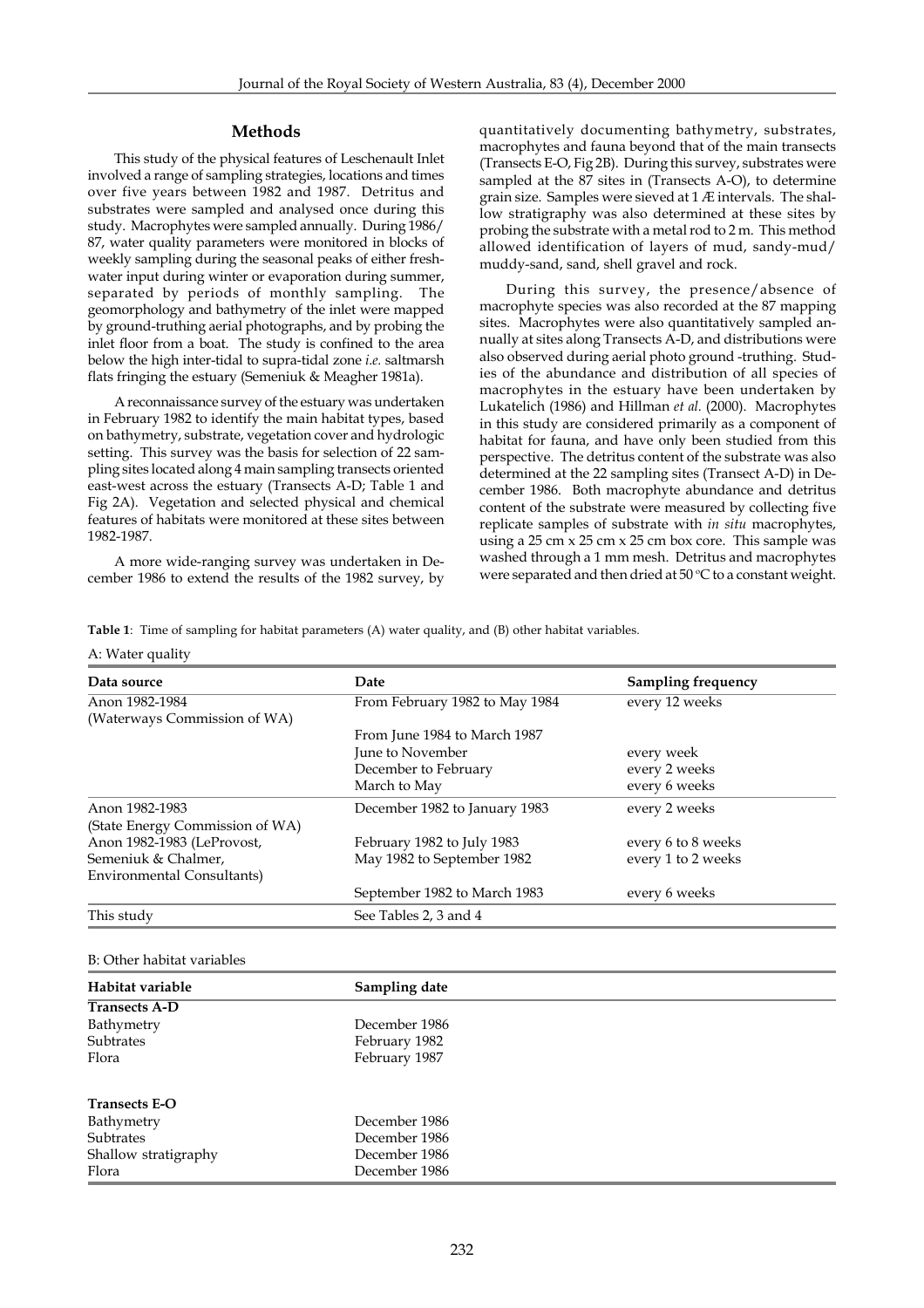

**Figure 3.** Map of the distribution of the large-scale geomorphic units of Leschenault Inlet.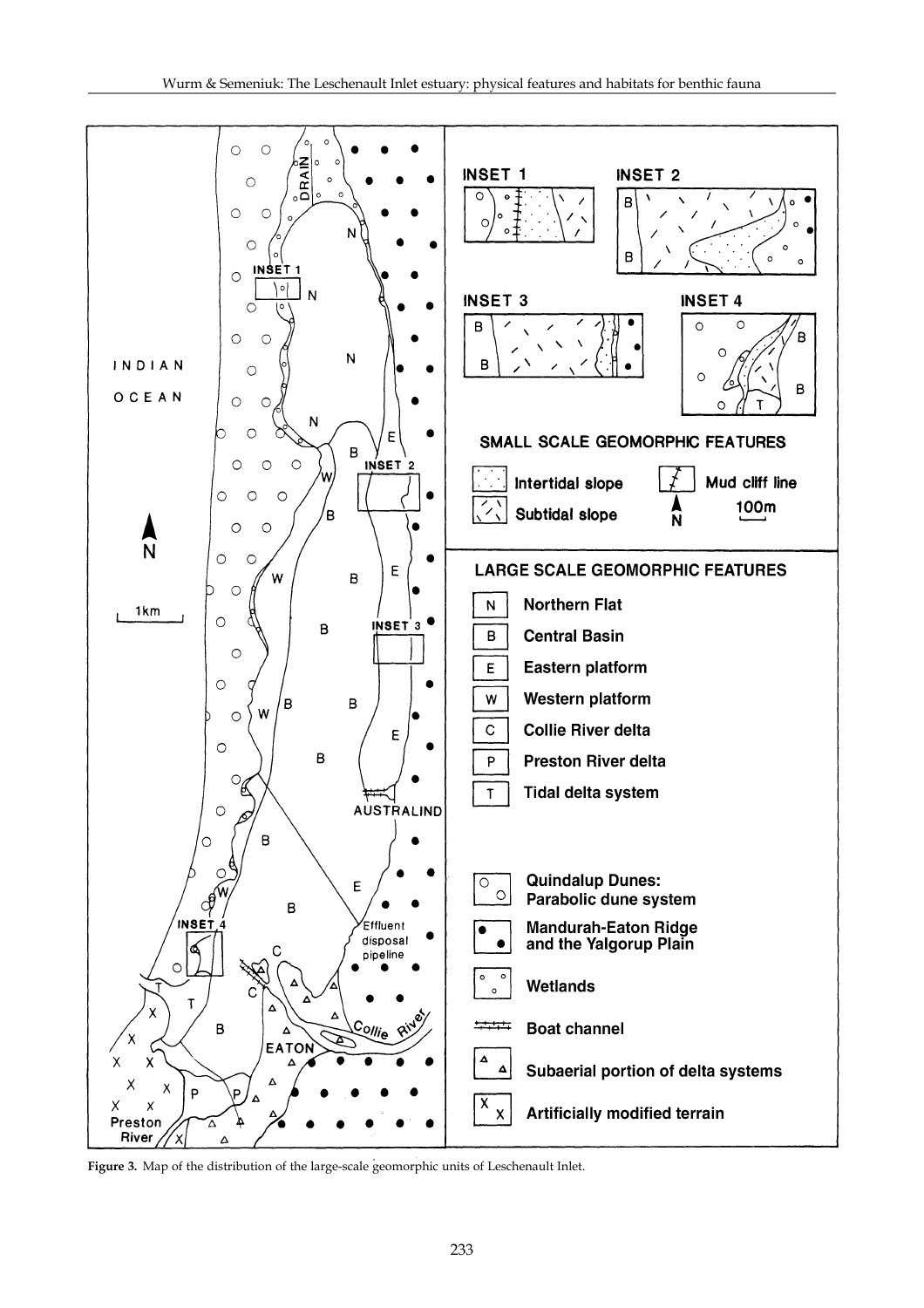Data on water quality were collected weekly, monthly, six-weekly and three-monthly at selected sites by Anon (1982a), Anon (1982b), Klemm, (1984, *pers comm*; information from Water & Rivers Commission)

 Data collected prior to June 1986, also are considered in this study. However, these existing data were not totally adequate for this study, as the sampling programs had been designed for other objectives. Consequently, during 1986 and 1987 water salinity, temperature and oxygen concentration were sampled intensively, at selected sites along the monitoring transects (Fig 2C). These parameters were considered to be directly critical to the functions of benthos. Factors such as nitrogen and phosphorus concentration, turbidity and plant pigment concentration also can determine the water characteristics of habitats for benthic fauna, but were not included in this study. All water parameters and water samples were measured at the base of the water column, as this is the stratum directly affecting benthos. Salinity was determined using a TPS Model digital conductivity meter. Oxygen concentration initially was measured with two types of dissolved oxygen meters, a Beckman Model meter and a Hanna HI 8543 meter. Later, oxygen concentration was determined using the Winkler titration method (Riley & Chester 1971), with water samples acidified and fixed in the field to off-set plankton and detrital decay. Temperature was measured with a maximum-minimum toluene-mercury thermometer.

This study of the habitat features of Leschenault Inlet is part of a larger study that also described and monitored benthic fauna at sites used for habitat measurement and monitoring. These data are presented by Semeniuk & Wurm (2000) and Wurm (1987).

# **Results**

#### **Bathymetry and estuarine geomorphology**

Leschenault Inlet is a long, narrow, estuarine lagoon, oriented north-south, approximately 13 km long and 1.5 km to 2.5 km wide. The estuary can be divided into five bathymetric and geomorphic units: central basin, northern flat, western platform, eastern platform, and the delta systems (Fig 3).

The central basin is approximately 10 km by 1 km, and has an average depth of 1.75 m, reaching a maximum of 2.5m. The bathymetrically deepest part is adjacent to the eastern platform. The contact between the basin and the eastern platform is abrupt, while along its western edge the basin slopes more gently into the western platform. The basin surface is very gently undulating to flat, and marked by centimeter-sized burrows.

The northern flat occupies the northern quarter of the estuary. An inter-tidal slope, approximately 200 m to 500 m wide, flanks the sub-tidal, central area of the flat, which has a maximum depth of approximately 50 cm. The intertidal surface has shallow, metre-sized depressions and channels that remain water-filled during low tides. The inter-tidal zone adjoins a low (10-30 cm) mud cliff at the edge of fringing marshlands. A limestone pavement appears locally in north-eastern parts of the flat, and meets a low cliff cut into limestone at the shoreline.

The eastern platform is approximately 500 m wide and slopes gently from the estuary shore to a steep contact with the basin at depths of approximately 1 m. Along the shore there is an inter-tidal slope of variable width but up to approximately 100 m wide, which is frequently exposed during periods of low water in summer. In front of the flanking marshlands, this platform adjoins low (10- 20 cm) mud cliffs or very narrow beaches. The platform surface is hummocky to irregular due to wave scouring at the metre scale (Semeniuk & Meagher 1981a), and burrowing by crabs, fish and worms at the decimeter scale. The littoral zone is marked by cuspate shores, most probably developed by wind waves acting on the platform and sandy shore.

The western platform, approximately 200 m to 400 m wide, slopes gently from shore towards its contact with the central basin, where the water depth is approximately 1 m. It consists mostly of a gently inclined platform that laterally grades to a more inclined slope or ramp, depending on its disposition relative to adjoining, encroaching dunes. Its surface is marked by burrows and shallow metre-sized depressions, particularly in depths < 30 cm. An inter-tidal slope occurs as an irregular narrow (*ca* 50 m) zone which adjoins either narrow sandy beaches (where the shore is an encroaching dune) or low (10-20 cm) cliffs cut into mud (where the shore is salt marsh).

The Collie River delta protrudes from the shore as a subaerial and aquatic lobe in the south of the estuary. The delta has components of delta front sand, subaerial delta marshes, beach ridges and cheniers, abandoned channels, levees, distributary channels, and mid-channel islands. At its western edge the delta abuts the central basin relatively sharply, but grades more gently onto the eastern platform at its northern edge. Much of the delta front is inter-tidal, and it grades down to a maximum depth of 40 cm at its basin edge. The Preston River delta complex occurs in the extreme south of the estuary, and a dynamic tidal delta system has developed at the mouth of "The Cut". These latter two systems are not discussed further in this study.

#### **Surface Substrate Types and Distribution**

The type and distribution of substrates are significant in determining the distribution of the benthic fauna (Yonge 1976). For example, the distribution of deposit feeders can be largely determined by particle size, due to their feeding mechanisms (Tunnicliffe & Risk 1977). The predominant substrates in the Inlet, in order of increasing surface area, are mud, sand, muddy-sand and sandy-mud. The distribution of three most wide-spread sediment grain sizes (coarse sand, medium sand, and mud) are shown in Fig 4. Granulometry of sediments collected from the sampling sites along Transects A-D are shown in Figs 5-8. Diagrams for Transects E-O are presented by Wurm (1987), or are available from the authors. The estuary is underlain predominantly by mud in the central and northern sectors, sand and muddy-sand along the eastern platform, mud, muddy-sand, sandy-mud and sand along the western platform, and predominantly sand around the delta systems.

The central basin is underlain by muddy sediment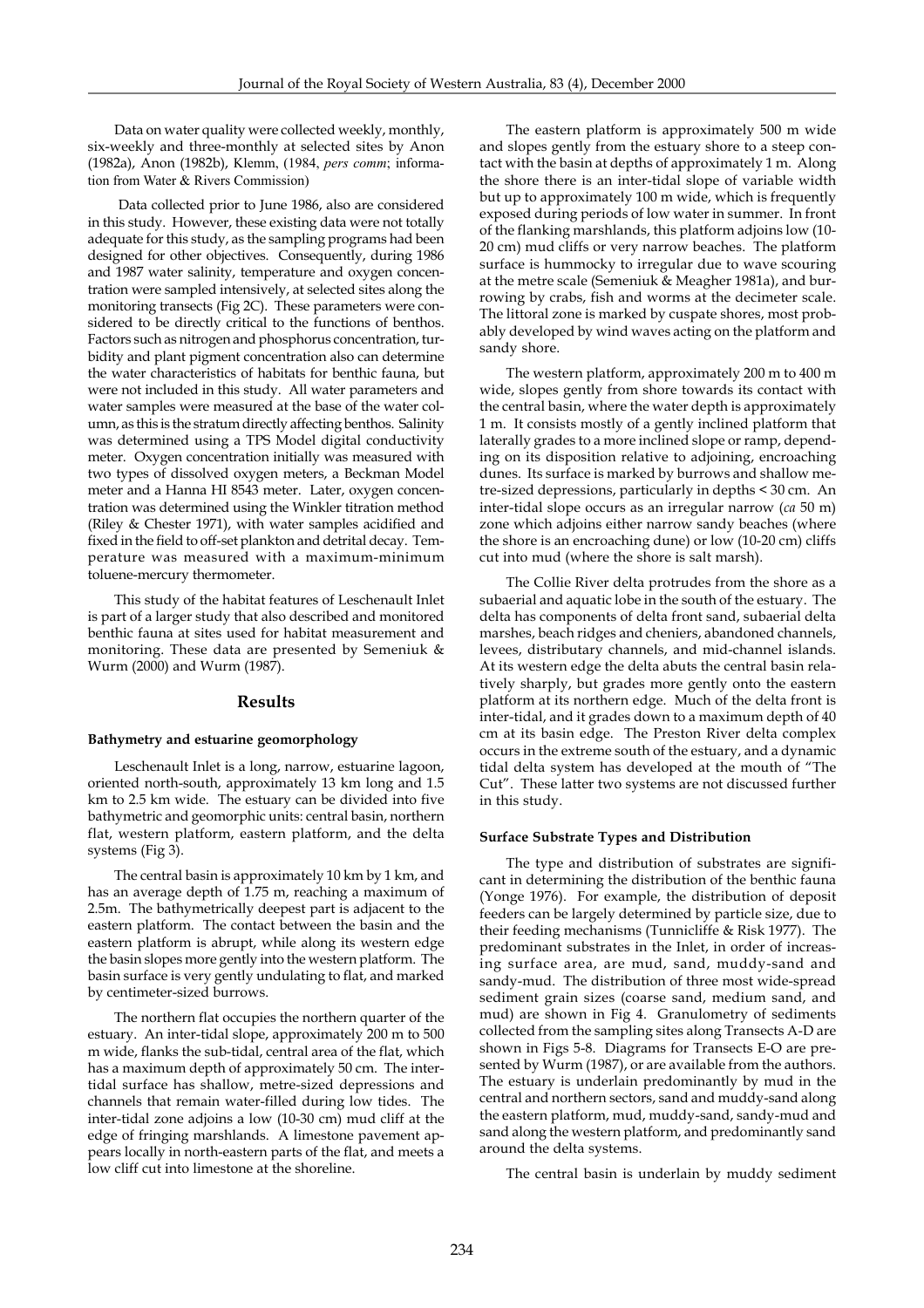

**Figure 4.** Contour maps of percentage content of selected grain sizes of substrates in Leschenault Inlet estuary. Dots indicate points from which substrate samples were collected. **A:** Distribution of coarse sand (> 500 mm - 1 mm particle diameter). **B:** Distribution of medium sand (>250 mm - 500 mm particle diameter). **C:** Distribution of mud (< 63 mm particle diameter).

(Figs 4B, 7, 8). Distribution of sediment types indicates that there has been local influx of sand from the reworking and incorporation of sand on flanking platforms (*e.g.* Fig 7, sites 10 and 13). Sandy-mud also occurs locally (*e.g.* Fig 5, site 3), where the sand fraction was primarily shell fragments, unlike the sand of the deltas and platforms, which was mainly quartz. The northern flat is underlain by muddy sediments (generally > 70% mud). However sand from the eastern platform extends into the muds of the northern flat along its eastern shore (Fig 4C; Fig 9F). Similarly, the patterns of heterogeneity along the western platform shore also are evident along the western shore of the northern flat (Fig 4B,C).

The eastern platform is underlain mainly by medium sand with < 10% mud (Fig 4B,C). Sand texture along the length of the eastern platform is relatively homogeneous, with an increase in mud content towards the central basin. This relative homogeneity reflects the origin of the platform (*i.e.* the reworking of a linear, sandy shore). The western platform substrates are more texturally heterogeneous, similarly reflecting their origin (*i.e.* the staggered encroachment of dunes into the estuary) (Fig 4B,C). At the tip of dune promontories sand sheets have developed as dunes are reworked at the shore. Distribution of substrate types indicates that muddy-sand and sandy-mud substrates develop over time as mud is mixed into what was formerly dune sand.

The Collie River delta system is underlain mainly by medium and coarse angular quartz and felspar sand, with some very coarse sand and granules (Figs 4A, Fig 5, 6). The northern edge of the delta lobe is underlain by mainly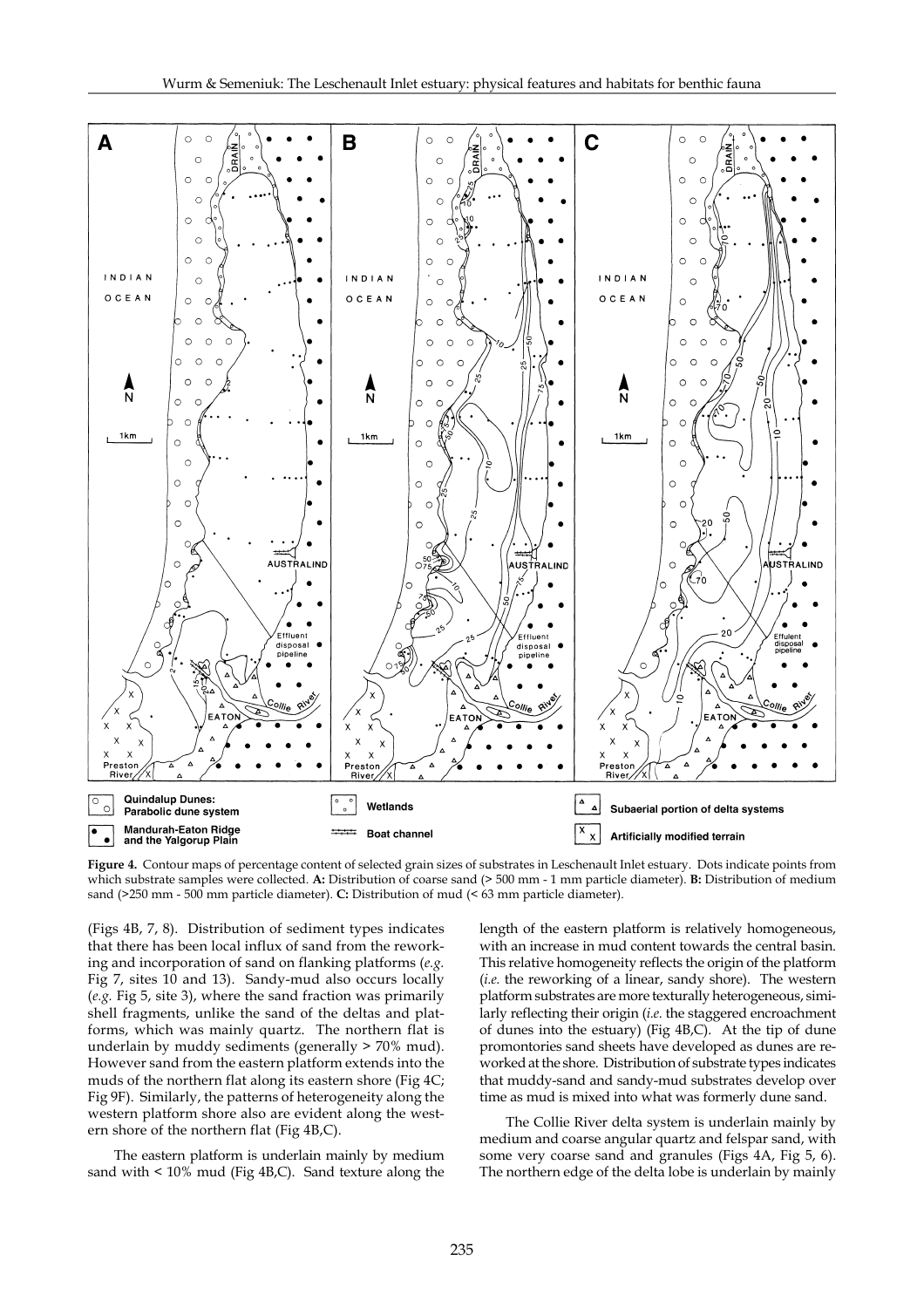

**Figure 5.** Geomorphic profile across Leschenault Inlet, showing substrate and macrophyte characteristics of sites along Transect A. Location of site is shown in Fig 2A.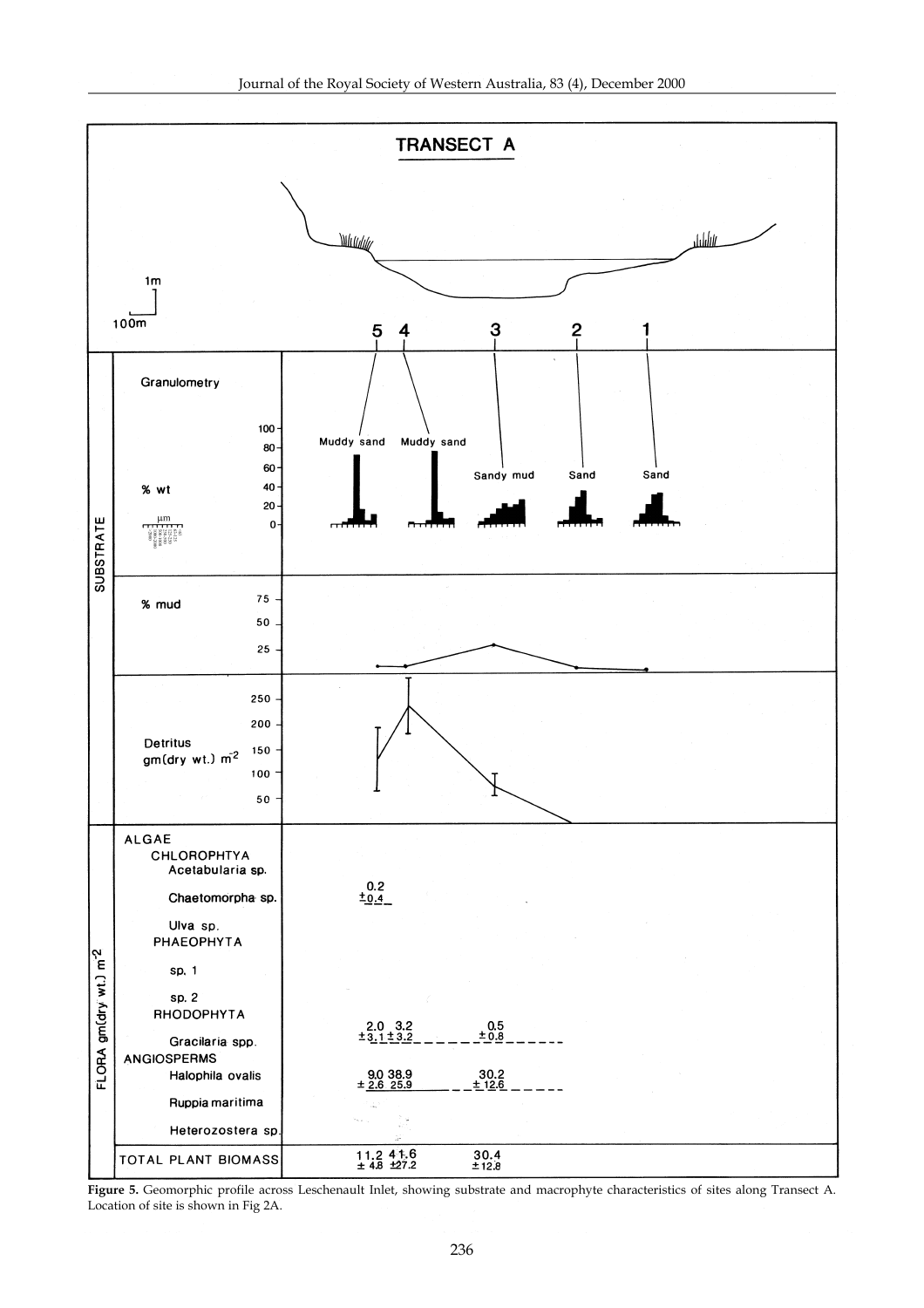

**Figure 6.** Geomorphic profile across Leschenault Inlet, showing substrate and macrophyte characteristics of sites along Transect B. Location of site is shown in Fig 2A.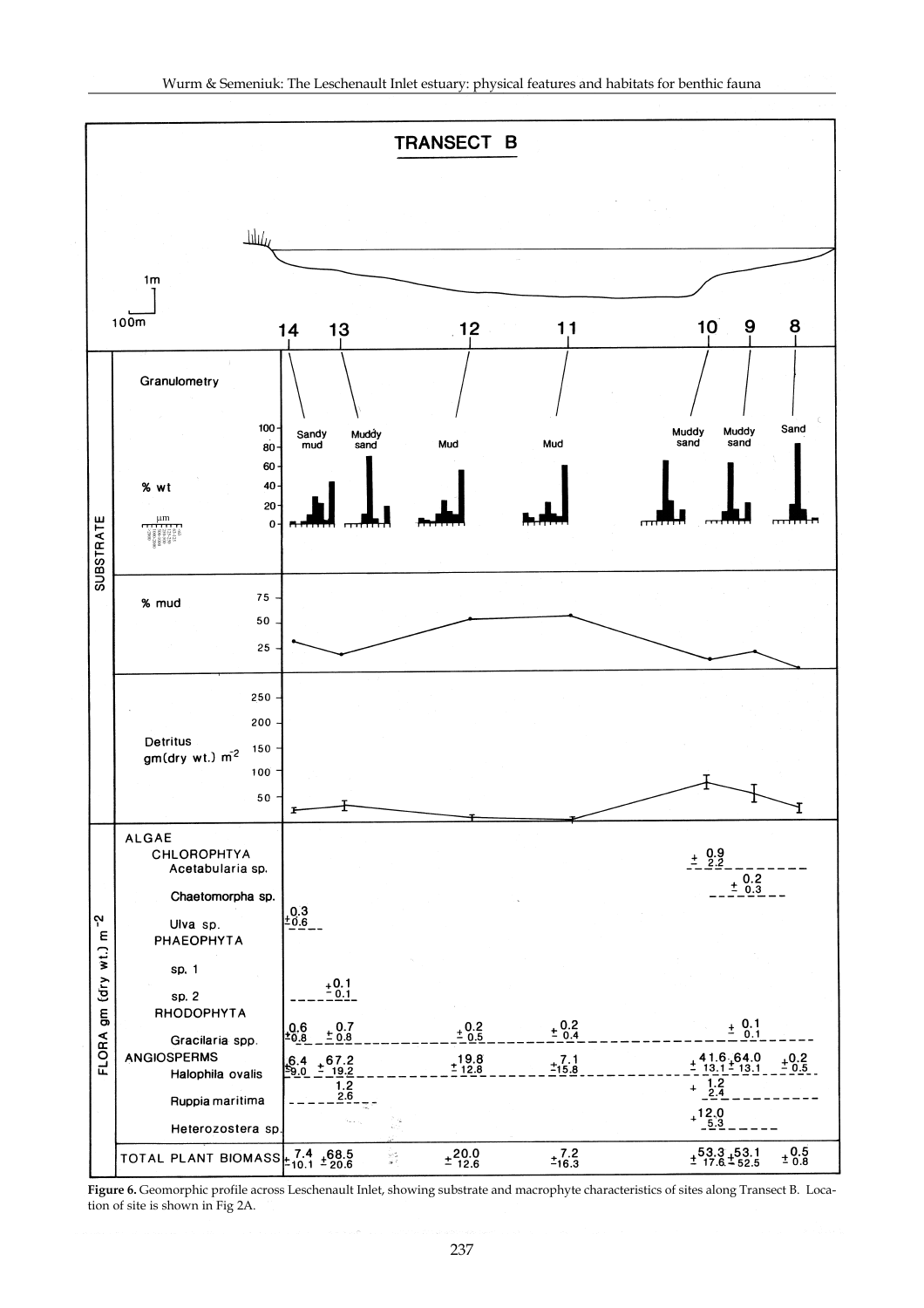

**Figure 7.** Geomorphic profile across Leschenault Inlet, showing substrate and macrophyte characteristics of sites along Transect C. Location of site is shown in Fig 2A.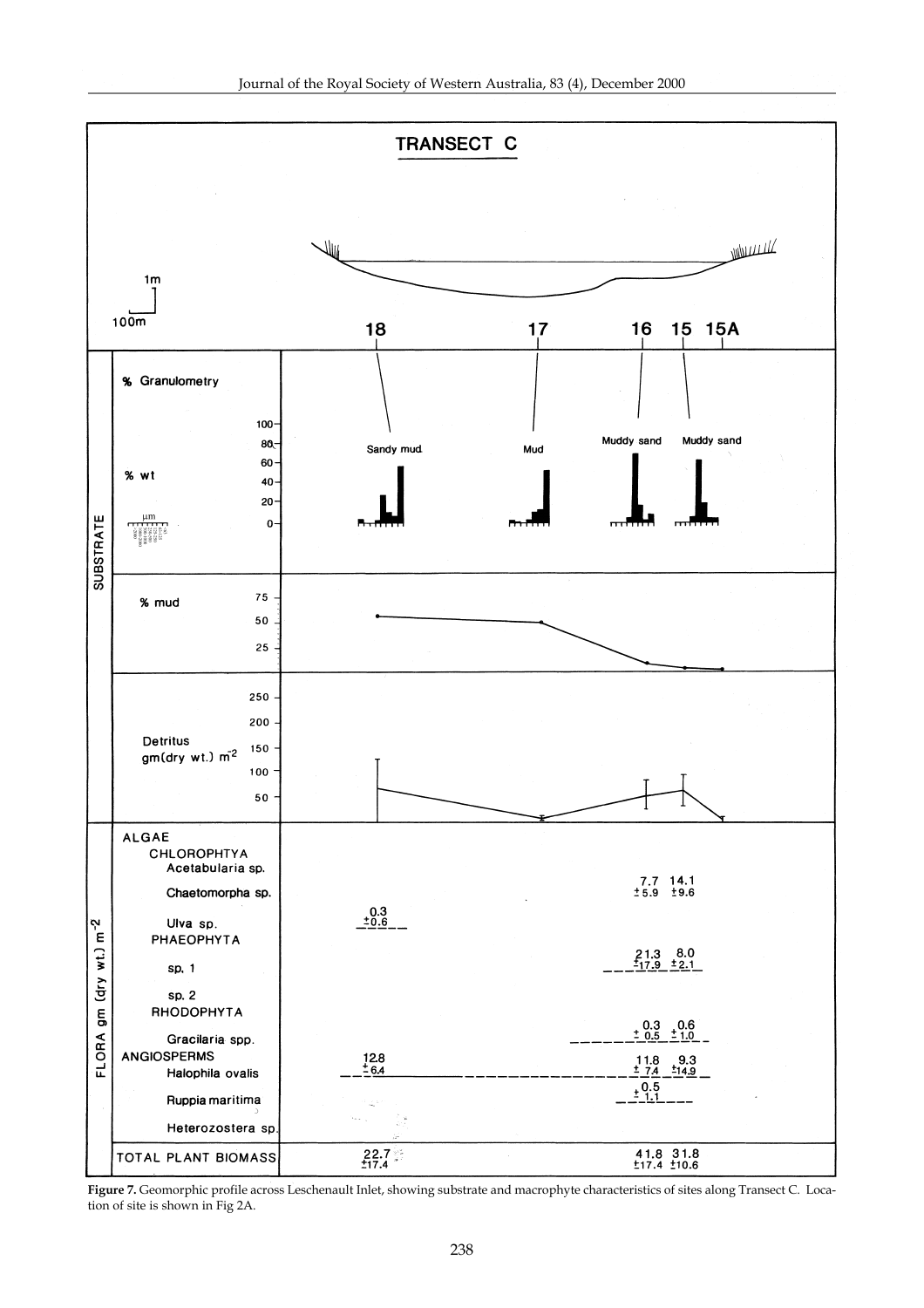

**Figure 8.** Geomorphic profile across Leschenault Inlet, showing substrate and macrophyte characteristics of sites along Transect D. Location of site is shown in Fig 2A.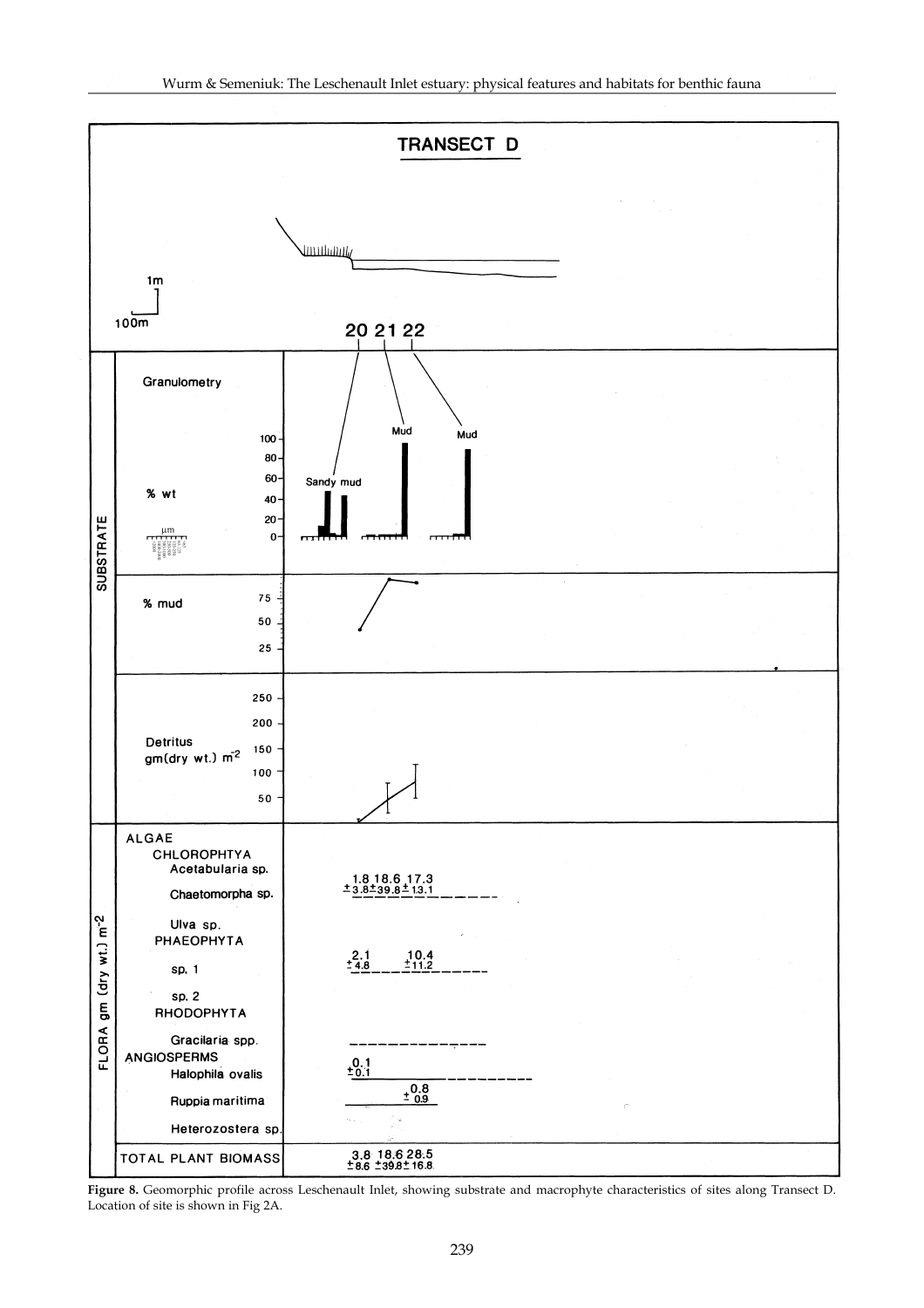medium sand with less coarse sand and little very coarse sand, probably due to the lower energy regime there. The delta is a dynamic system due to the continuing deposition of sediment by the Collie River and reworking of the delta at its seaward edge. For example, during this 5-year study, a 10 cm thick sheet of coarse sand encroached over south-western sites on the delta, and a 50 cm thick sheet of medium sand encroached over western and northern sampling sites on the delta.

Detritus occurs most abundantly in the substrates of the eastern and western platforms, where macrophytes are also most abundant (Figs 5-8). However, despite relatively minor macrophyte cover across the northern flat, the detritus content here also is relatively high (Figure 8). This may be due to drifts of floating algae washed in from marine sources (informally observed during the course of this study), and input from the marshes fringing its shore. Detritus is low in muds of the central basin, in unvegetated sands of the delta, and inter-tidal slopes of the eastern platform (Figs 5-8). Note, however that detritus was sampled only once during this study. It is likely that this substrate character may vary with seasonal variations in macrophytes.

# **Shallow stratigraphy**

The shallow stratigraphy provides information on the homogeneity of substrata with depth, and the extent of interlayering of sediment types due to burial of previous substrates. This in turn provides information on the origin and development of substrate types, and an indication of the evolution and dynamics of habitats and associated biota. Shallow stratigraphy also influences deep burrowing fauna and rooted vegetation. Information on shallow stratigraphy is also presented in Semeniuk & Meagher (1981a), Wurm (1987) and Semeniuk (2000).

The northern flat is generally underlain by homogeneous mud, though a more complex stratigraphy occurs along its north-eastern shore indicating dynamic short-term habitat variations (Fig 9 Transects J, K). Limestone also crops out at the north-north-eastern shore and forms an undulating surface, periodically buried under a thin cover of mud and interlayered muddy and sandy sediment. The muddy-sand and sand substrates of the eastern platform and the mud of the central basin are homogeneous at depth, indicating relative long-term stability in habitats (Fig 9 Transect F sites 44-48, Fig 9 Transect G sites 61-63). The western platform, in contrast, has a complex shallow stratigraphy indicating a dynamic environment: dune encroachment alternating with mud deposition has resulted in the interlayering of muddy-sand, mud, and sandy-mud at shallow depths (Fig 9 Transect F sites 51-54). Mud also accumulates in the more protected environments between sand promontories (Fig 9 Transect B, sites 31-33, Fig 9 Transect H, sites 36-37). Interlayering of muddy-sand and sandy-mud also occurs in the delta system due to alluvial input from the rivers and the constant wave reworking of the delta front (Fig 9 Transect E).

# **Water chemistry**

Data on salinity, oxygen and temperature of estuarine water between 1982 and 1986 from Anon (1982a) and Anon (1982b) sampled in localities close to sites in the central basin of this study are presented in Tables 2-4 and Fig 10. Data for sites other than those in the central basin are not available prior to 1986. Data on water sampled during this study are presented in Fig 11.

The extremes of hydrochemistry may be more significant in determining the long term distribution of biota, than are the mean conditions prevailing in a given habitat. Ranges of values for water parameters, as well as means, at each sampling site are presented in Table 5. These data form the basis for the identification of categories of water types in the estuary.

**Salinity.** Waters along the length of the estuary are poikilosaline *i.e.* undergo fluctuating salinity (Table 2; Figs 10 & 11). Patterns of variation indicate that salinity changes both within and between years (Fig 10). For example, at site A3 in the lower estuary, there was a marked drop in salinity in 1983. This was not recorded again at this site during subsequent years of monitoring. However, at sites C17 and D23, located in the mid and upper estuary respectively, a similar decrease in salinity was recorded in each subsequent year of monitoring. This may reflect the damping effect on salinity, due to the input of sea water through "The Cut". This influence does not appear to extend to the north of the estuary during the times of maximum freshwater input (winter).

In the north, salinity varies from hyposaline to hypersaline throughout the year (salinity terms after Hammer 1986). For example, during the 1986-1987 study period, water salinity in the north of the estuary (Transect D sites 20 and 21) varied from 21 - 62 ‰ (Table 2). In the mid estuary, salinity fluctuated within a range of mesosaline values. For example, on Transect B at site 9, salinity varied between 23.5 - 45.0 ‰ (Table 2). At the Collie River delta, salinity varies from hyposaline to mesosaline. For example, during the 1986-1987 study period, salinity varied from 4.7 - 42.5 ‰ (Table 2, Transect A site 3).

The north-south differences in fluctuation patterns are illustrated in a plot of water salinity at sites along the northsouth axes of the central basin and western platform (Fig 12). This graph illustrates a more stable, year-round salinity to the south of the estuary (sites A3, A4), a more variable salinity in the middle of the estuary (*e.g.* sites C17 and C15) and the most variable salinity in the northern end of the estuary.

**Oxygen.** Estuary waters are generally well oxygenated throughout the year. Dissolved oxygen concentrations even in summer are generally  $>$  5 mg  $L<sup>-1</sup>$ . Highest oxygen concentrations were recorded at well-vegetated sites in shallow water. Even though the solubility of oxygen decreases with temperature (Gross 1972), high oxygen concentrations frequently occurred with high water temperature at shallow sites. This is possibly due to increased plant metabolism under warm conditions, resulting in greater oxygen release into the water (bubbles of oxygen were observed adhering to vegetation during some surveys). Overall, there was no clear correlation between variation of oxygen concentration and other water parameters, and oxygen concentration in the estuary appeared to vary independently of temperature and salinity (Figs 9 & 10).

**Temperature.** The temperature of a relatively shallow water body, such as Leschenault Inlet, is typically determined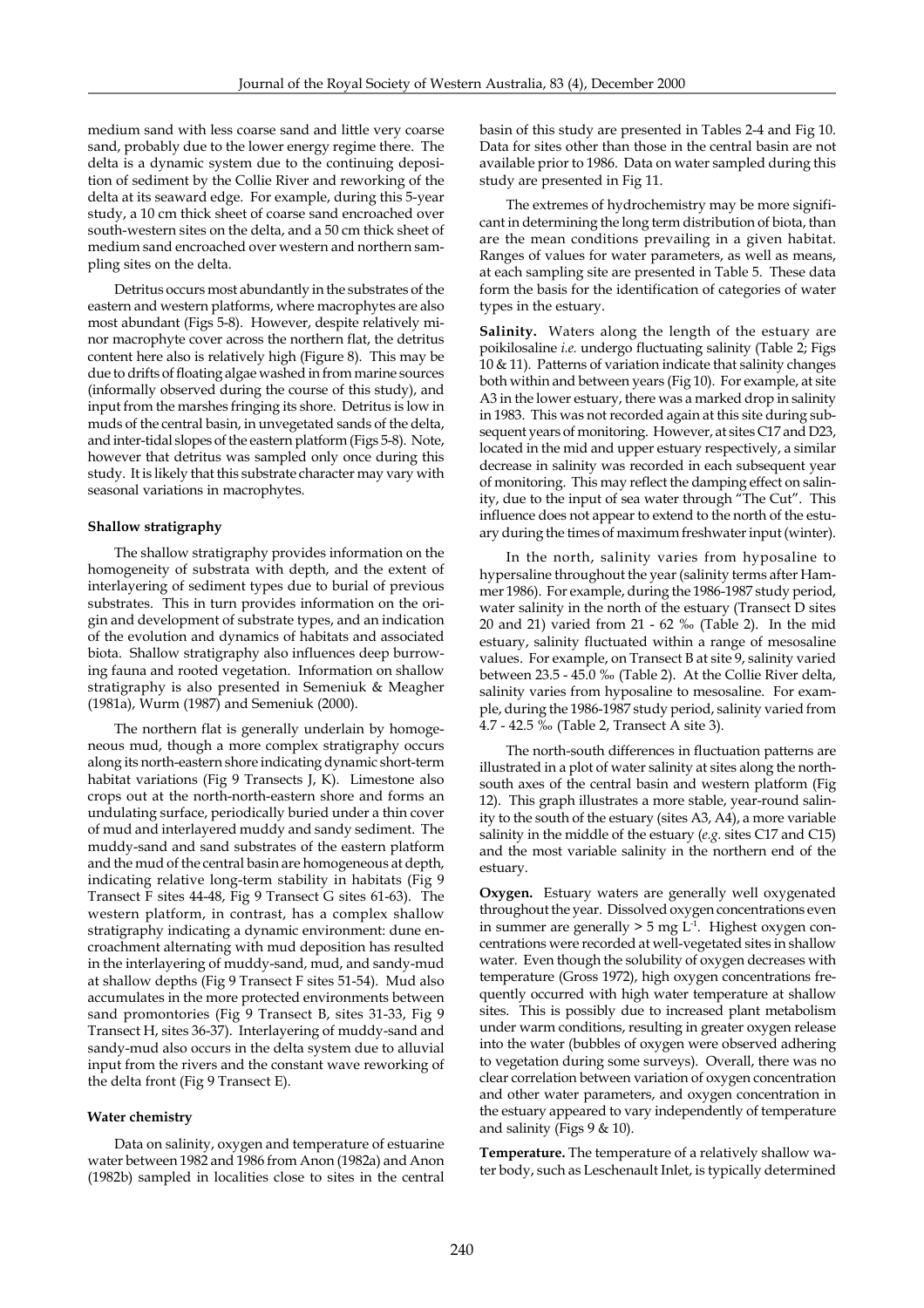

**Figure 9.** Shallow stratigraphy at sites along Transects E-O. Location of sites is shown in Fig 2.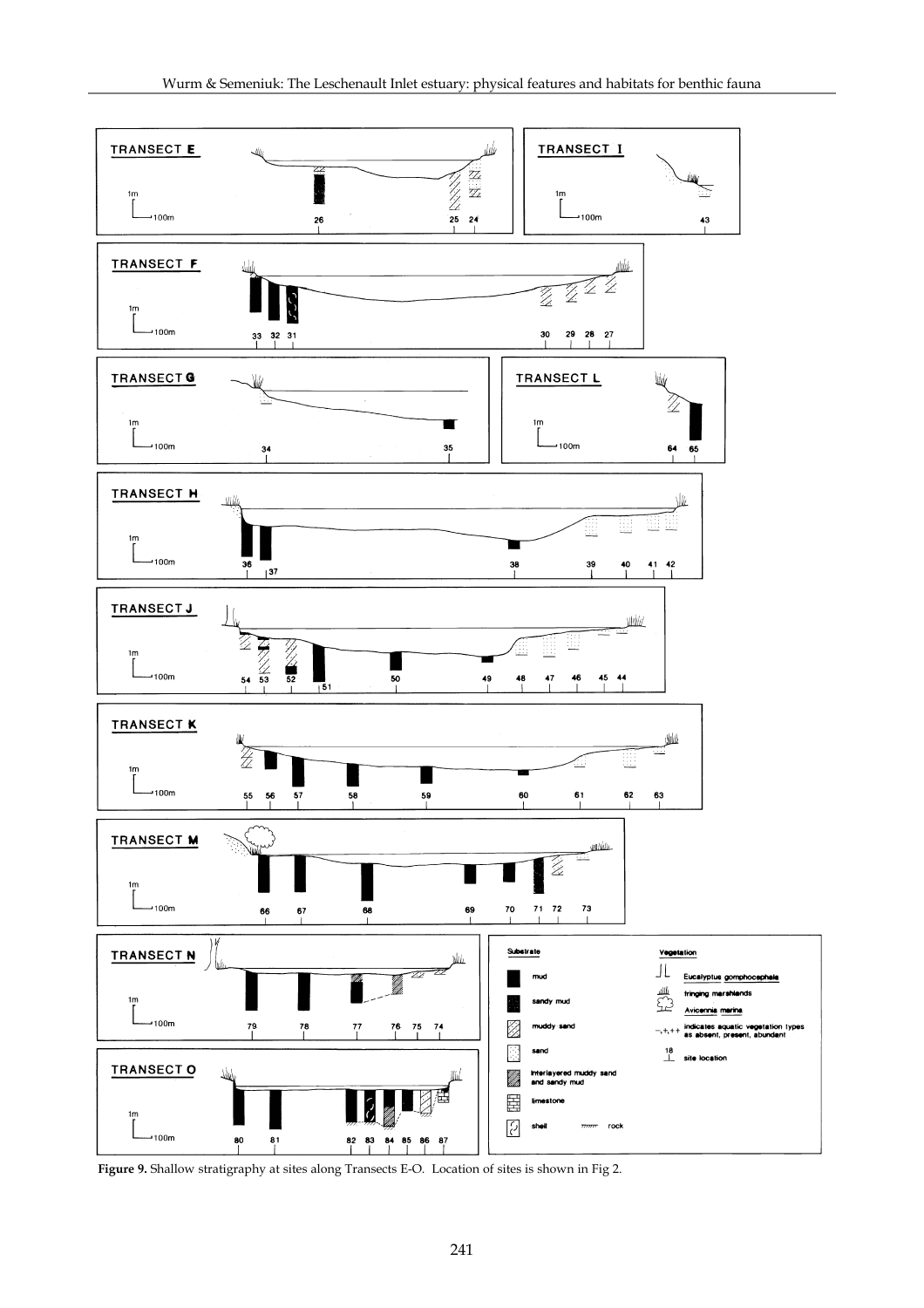| Table 2. Water salinity (%o) recorded in Leschenault Inlet at sites along Transects A-D during this study. |                                   |                                         |                        |                    |                |                  |                                         |                                                            |                   |                                             |                         |                                             |                                      |                                                    |                                                   |                         |              |                                                   |                    |                  |
|------------------------------------------------------------------------------------------------------------|-----------------------------------|-----------------------------------------|------------------------|--------------------|----------------|------------------|-----------------------------------------|------------------------------------------------------------|-------------------|---------------------------------------------|-------------------------|---------------------------------------------|--------------------------------------|----------------------------------------------------|---------------------------------------------------|-------------------------|--------------|---------------------------------------------------|--------------------|------------------|
| <b>SITE</b>                                                                                                |                                   |                                         | TRANSECT               |                    |                |                  |                                         |                                                            | <b>TRANSECT B</b> |                                             |                         |                                             |                                      |                                                    | <b>TRANSECT C</b>                                 |                         |              |                                                   | <b>TRANSECT D</b>  |                  |
|                                                                                                            | N                                 | 3                                       |                        |                    | $\bullet$      | Z                | $\bullet$<br>$\infty$                   | $\overline{10}$                                            | $\mathbf{1}$      | $\mathbf{r}$                                | $\mathbf{r}$            | 14                                          | $\frac{9}{2}$<br>15                  |                                                    | $\overline{18}$                                   | 19                      | $\mathbf{S}$ | $\overline{21}$                                   |                    | 23               |
| 5/10/1986<br>$\overline{\phantom{0}}$<br>$\overline{\text{West}}$                                          | 24.0                              | $\frac{34.0}{5}$<br>$\overline{31.0}$   | $\frac{35.0}{ }$       | $\frac{35.0}{5}$   | 24.0           | $\frac{25.0}{5}$ | $\frac{32.0}{ }$                        | ln n n n<br>ខេត្ត ខេត្ត<br>ត្រ<br> 5<br> 3 3 3 4<br> 3 3 4 | z                 |                                             | $\frac{32.5}{ }$        | $\frac{32.5}{33.5}$                         | $\frac{30.5}{ }$<br>$\frac{29.5}{2}$ | $\frac{29.5}{30.5}$                                | $\overline{30.0}$                                 | $\frac{0.05}{\pi}$      |              | $\overline{56}$<br>$\frac{28.5}{ }$               | $\frac{0.05}{\pi}$ | ns               |
| 14/10/1986<br>$\sim$<br>Week                                                                               | 27.0                              | 5<br>55 35<br>55 35<br>$33.5$<br>$15.0$ | 34.0                   | 35.0               | 34.5           | rù<br>32.        | rù<br>33.                               |                                                            |                   |                                             | 34.0                    |                                             | 30.0<br>31.0                         |                                                    | $31.5$<br>$32.0$                                  | 32.0                    |              | 30.0<br>31.0                                      | 31.0               | $3.\overline{5}$ |
| 21/10/1986<br>3<br>Week                                                                                    | ΘX                                |                                         | 32.0                   | ΘX                 | ఠ              | ěX               | ěX                                      |                                                            |                   |                                             | 32.0                    | $\delta$                                    | 32.0<br>34.0                         | ěX                                                 |                                                   | 33.5                    |              |                                                   | 34.5               | 315.             |
| 29/10/1986<br>4<br>Week                                                                                    | 17.5                              | 33.0                                    | 34.5                   | 34.5               | 32.0           | 21.5             | 34.5                                    |                                                            | 34.5              |                                             | 34.0                    | 35.0                                        | 34.0                                 | 33.5<br>34.0                                       | 33.0                                              | 33.0                    |              |                                                   | 35.0               | 4.5              |
| 4/11/1986<br>LO <sub>1</sub><br>Week                                                                       | ěX                                | $35.5$<br>$37.0$<br>21.0                | 36.0                   | 36.5<br>36.5<br>36 | $\alpha$       | ex               | $35.5$<br>$36.0$<br>$36.0$              | 35.5<br>36.0<br>35.5<br>36.0                               | 35.5<br>36.0      |                                             | 35.5<br>36.5            | 36.0                                        | 36.0<br>36.0                         | ex<br>37.0                                         | $35.0$<br>$36.0$<br>$36.5$                        | 35.0<br>36.0<br>36.5    |              | ns 0<br>35.0<br>36.0<br>35.0<br>55555555555555555 | 36.0               | ns               |
| 13/11/1986<br>$\mathbf 2$<br>Week                                                                          |                                   | 35.0                                    | 37.0                   |                    | 29.5           | 29.5             |                                         |                                                            |                   |                                             |                         |                                             | 36.5<br>36.0                         |                                                    |                                                   |                         |              |                                                   | 36.5               | 235.0            |
| 20/11/1986<br>$\overline{ }$<br>Week                                                                       | $31.5$<br>$33.4$ $15.5$<br>$36.5$ | 36.0<br>35.0                            | 36.0                   |                    | š              | ΘX               |                                         | 36.0<br>36.0                                               | 36.0              | 36.0                                        | 36.0                    | $36.5$<br>$36.5$<br>$36.0$                  | 37.0<br>37.0                         | 38.0                                               |                                                   |                         |              |                                                   | 39.0               | 440.0            |
| 27/11/1986<br>$\infty$<br>Week                                                                             |                                   | 42.5<br>$39.5$<br>$32.5$<br>$36.0$      | 43.                    | 41.5<br>rÙ.        | ఠ              | ěX               | 45.5                                    | 44.5<br>45.0                                               | 44.5              | $4.5$<br>$3.8$<br>$3.8$                     | 46.0                    |                                             | $47.0\,$<br>48.5                     | 48.0                                               | 46.0<br>39.0                                      | $47.0$<br>37.0          |              | 53.0<br>$53.0$<br>45.0                            | 52.0               | ns               |
| 2/12/1986<br>$\mathcal{O}$<br>Week                                                                         |                                   | 34.0                                    | 35.5                   | 36.0               | ěX             | ΘX               | 36.0                                    | 36.0<br>37.0<br>36.0                                       | 36.5              |                                             | 36.0                    |                                             | 37.0<br>37.0                         | 40.5                                               |                                                   |                         |              | 44.0                                              | 43.0               | 5.0              |
| 26/12/1986<br>Week <sub>13</sub>                                                                           |                                   | 34.                                     | 36.0<br>rù             | ns                 | ns             | ns               |                                         | 37.0                                                       | ns                |                                             | 35.0                    | 36.5                                        | 42.<br>39.0                          | ns<br>r.                                           | 46.0                                              | 36.5                    |              | 48.0<br>47.5                                      | 47.5               | 115.0            |
| 29/01/1987<br>Week 17                                                                                      | Ωů                                | 37.<br>36.0                             | 38.0<br>$\ddot{\circ}$ | ns                 | ns             | cu               | ns                                      | <b>ns</b><br>43.0                                          | 44.0              | ns                                          | ns                      | ns                                          | ns<br>47.5                           | ns                                                 | 46.0                                              | ns                      |              | ns<br>62.0                                        | 62.0               | 350.0            |
| 5/02/1987<br>Week <sub>18</sub>                                                                            | 36.0<br>32.5                      | 37.0<br>36.5                            | 36.5<br>35.5           | ns                 | ns             | ns               | <b>ns</b>                               | 2n<br>41.5                                                 | 38.5              | εs                                          | $37.0\,$                | ns                                          | ns<br>44.0                           | <b>ns</b>                                          |                                                   | 39.5                    |              | ns<br>53.0                                        | 53.0               | 465.0            |
| Week 19 12/02/1987                                                                                         |                                   | 36.0<br>35.0                            |                        | <b>ns</b>          | ns             | ns               | ns                                      | ns<br>38.0                                                 | 38.0              | <b>ns</b>                                   | 36.5                    | ns                                          | <b>ns</b><br>43.0                    | ns                                                 |                                                   | 41.0                    |              | ns<br>59.0                                        | 56.0               | 575.0            |
| Week 20 19/02/1987                                                                                         | 36055<br>36555<br>3655            | 36.0<br>36.0                            | 36.0                   | ns                 | $\mathbf{n}$ s | ns               | Ωs                                      | ns<br>$39.5$<br>42.0                                       | 39.5              | Su                                          | 36.5                    | ςū                                          | ns<br>45.5                           | ns                                                 | $42.5$<br>$42.5$<br>$41.5$                        | 41.0                    |              | ns<br>50.0                                        | 50.5               | 595.0            |
| 187<br>25/2/<br>Week 21                                                                                    |                                   | 37.5<br>36.0                            | 38.5                   | <b>ns</b>          | ns             | cq               | ns                                      | ns                                                         | 39.8              | ns                                          | 39.0                    | Ωs                                          | ns<br>48.0                           | ns                                                 | 45.0                                              | 44.0                    |              | ns<br>53.0                                        | 52.0               | 535.0            |
| 9/3/87<br>Week <sub>23</sub>                                                                               |                                   | 36.<br>36.1                             | 36.5<br>r.             | ns                 | ns             | ns               | <b>ns</b>                               | <b>ns</b><br>39.5                                          | 37.5              |                                             | 38.0                    | ns                                          | 44.5                                 | ns                                                 | 42.0                                              |                         |              | ns<br>56.0                                        | 52.0               | ns               |
|                                                                                                            |                                   |                                         |                        |                    |                |                  |                                         |                                                            |                   |                                             |                         |                                             |                                      |                                                    |                                                   | $43.5$<br>$41.5$        |              |                                                   |                    |                  |
| 30/03/1987<br>27<br>Week                                                                                   |                                   | 36.0<br>36.0                            | 36.0                   | ns                 | ns             | ns               | ns                                      | cq                                                         | 36.0              | Ωű                                          | 37.5                    | ns                                          | 43.5                                 | ns                                                 | 39.0                                              |                         |              | ns<br>$47.0$                                      | 46.0               | 480.0            |
| Oxygen concentrations (mg.1.-1) recorded at all<br>Table 3.                                                |                                   |                                         |                        |                    |                | sites during     | the water quality monitoring programme. |                                                            |                   |                                             |                         |                                             |                                      |                                                    |                                                   |                         |              |                                                   |                    |                  |
| <b>SITE</b>                                                                                                |                                   |                                         | TRANSECT               |                    |                |                  |                                         |                                                            |                   | <b>TRANSECT B</b>                           |                         |                                             |                                      |                                                    | TRANSECT C                                        |                         |              |                                                   | <b>TRANSECT D</b>  |                  |
|                                                                                                            | $\sim$                            | 3                                       |                        | LO.                | $\bullet$      | $\overline{ }$   | $\infty$                                | ه                                                          | $\mathbf{u}$      |                                             | 13<br>12                | 14                                          | 15                                   | $\mathfrak{g}$                                     |                                                   | $\overline{18}$         | 19           | $\overline{20}$                                   | ដ                  | 22               |
| 5/10/1986<br>Week                                                                                          | ns<br>ns                          | ns                                      | ns                     | ns                 | Ωű             |                  | ns                                      | ns                                                         | ns                | ns                                          | es<br>ns<br>ns          | an                                          | Su                                   | gu                                                 | ns                                                | ns                      | Ωs           | ns                                                | an                 | ns               |
| 14/10/1986<br>Week <sub>2</sub>                                                                            | ns<br>ns                          | ns                                      |                        | ns                 | <b>ns</b>      | <b>ns</b>        | ns                                      | ns                                                         | ns                | ns                                          |                         | ns                                          | ns                                   | ns                                                 | ns                                                | ns                      | ns           | ΩS                                                | ns                 | ns               |
| 21/10/1986<br>$\infty$<br>Week                                                                             |                                   | 8.5<br>10.2                             | 7.0                    | ΘX                 | ěX             | ěX               | $\delta$                                | 10.0                                                       |                   |                                             |                         | ă                                           | 10.8                                 | 12.3                                               |                                                   | 19.0                    | $\delta$     |                                                   |                    | 8.0              |
| 29/10/1986<br>$\overline{\phantom{a}}$<br>Week                                                             | 93                                | 9.4<br>8.4                              | 9.1                    | 8.7                | 11.9           | 9.7              | $8.7$ $10.5$                            |                                                            |                   |                                             | 7.800                   | $10.6$<br>11.6                              |                                      |                                                    |                                                   | 17.0                    | 10.7         | 7.800                                             | 23.3               | 9.0              |
| 4/11/1986<br>Week 5                                                                                        | ěX                                | 6.0<br>6.0                              | 6.3                    | $11.6$<br>$12.5$   | š              | ΘX               |                                         | 8.388                                                      | 0.5899            | 0.2176<br>0.2176                            | 18.00000                |                                             | $\frac{10.1}{12.9}$                  | $\begin{array}{c} 10.9 \\ 11.0 \\ 9.8 \end{array}$ | $12.5$<br>9.3 8.9                                 | 15.5                    | $\alpha$     |                                                   |                    | 10.6             |
| 13/11/1986<br>Week 6                                                                                       | 11.2                              | $11.0\,$<br>11.0                        | 12.1                   |                    | 12.0           | 13.8             | 9.1                                     |                                                            |                   |                                             | 10.0                    | 10.5                                        |                                      |                                                    |                                                   | 10.5                    | 10.3         | ns                                                | $\mathbf{m}$       | ns               |
| 20/11/1986<br>$\triangleright$<br>Week                                                                     | ns<br>ns                          | ns                                      | ns                     | ns                 | ns             | ns               | 12.8                                    | $12.6$<br>$12.1$                                           | $2.5$<br>$9.5$    | $\begin{array}{c} 10.8 \\ 10.8 \end{array}$ | $\frac{10.2}{10}$       | $\begin{array}{c} 14.8 \\ 14.8 \end{array}$ | $15.0$<br>$19.0$                     | $\mathbf{m}$                                       | $\begin{array}{c} 1.0 \\ 1.0 \\ 10.1 \end{array}$ | $\frac{16.5}{16.5}$     | ns           | 10.5                                              | $12.5$<br>$13.3$   | $13.5$<br>$14.6$ |
| 27/11/1986<br>Week 8                                                                                       | 9.9                               | 9.8<br>9.9                              | 8.5                    | $10.9\,$           | ఠ              | š                | 14.5                                    |                                                            |                   |                                             | $211$<br>$39$           |                                             |                                      | 11.3                                               |                                                   |                         | 11.9         | 11.2                                              |                    |                  |
| 2/12/1986<br>Week 9                                                                                        | 14.2                              | $10.0\,$<br>10.2                        | 10.1                   | 13.3               | ఠ              | š                | 15.3                                    |                                                            |                   | 9.9                                         | 10.1                    | $11.8\,$                                    |                                      | 14.8                                               |                                                   | 19.3                    | 10.6         | 8.5                                               | 8.9                | 9.5              |
| Week 1326/12/1986                                                                                          | 11.8                              | 10.1                                    | 9.3                    | 11.8               | ఠ              | ěX               | 10.6                                    | $7.0\,$                                                    | 11.6              | $\mathbf{n}$                                | 11.8<br>9.6             | 11.8                                        | 11.8                                 | 11.8                                               | 7.2                                               | 11.7                    | ěX           | ns                                                | ns                 | ns               |
| Week 1729/01/1987                                                                                          | ns<br><b>ns</b>                   | Su                                      | ns                     | ns                 | Ωů             | <b>SU</b>        | ns                                      | ns                                                         | ns                | ns                                          | ns<br>ns                | ns                                          | ns                                   | ns                                                 | ns                                                | ns                      | ns           | ns                                                | ns                 | ns<br>10.5       |
| Week 185/02/1987                                                                                           | 7.6                               | $\ddot{6}$<br>73                        | 6.2                    | ns                 | ns             | εq               | ns                                      | 20.0                                                       | ns                | 6.2                                         | $\frac{8.8}{8.1}$<br>ns | ns                                          | 11.0                                 | ns                                                 | $\overline{10}$                                   |                         | ns           | 11.8                                              | ns                 |                  |
| Week 1912/02/1987                                                                                          | 10.9                              | $10.0\,$<br>10.8                        | 12.2                   | ns                 | ns             | cq               | ns                                      | 11.0                                                       | ns                |                                             | ns                      | ns                                          | 13.5                                 | ns                                                 |                                                   |                         | ns           |                                                   | ns                 |                  |
| Week 2019/02/1987                                                                                          | 7.7<br>8.0                        | 7.0                                     | 6.7                    | ns                 | ns             | ΩS               | ns                                      | 9.3                                                        | <b>ns</b>         | $0.47$<br>$7.7$                             | 10.2<br>ns              | ns                                          | 9.6                                  | Ωs                                                 | 8.990                                             | 20.0<br>20.0<br>20.12.7 | ns           | $\frac{16.2}{8.5}$                                | ns                 | $16.6$<br>$6.7$  |
| Week 21 25/2/87                                                                                            | 8.2                               | $\overline{7.0}$                        | 7.7                    | ΩS                 | Ωs             | 2u               | <b>ns</b>                               | 12.2                                                       | ns                |                                             | 11.5<br>ns              | Ωs                                          | 9.4                                  | ns                                                 |                                                   |                         | ns           | 6.6                                               | Ωs                 |                  |
| 78/87<br>Week 23 $9/$                                                                                      | 8.3<br>8.0                        | 7.7                                     | $7.7$<br>8.0           | Ωű                 | ΩS             | Ωű               | ns                                      | 9.3<br>8.5                                                 | <b>ns</b>         | $\frac{6}{7}$ .5                            | 9.8<br>ns               | ns                                          | 9.8                                  | <b>ns</b>                                          | 8.3                                               |                         | εs           | 9.2                                               | Su                 | $9.1$<br>$7.5$   |
| Week 2730/03/1987                                                                                          | $\sim$<br>$\infty$                | 8.0                                     |                        | ns                 | ns             | ns               | ns                                      |                                                            | ns                |                                             | ns                      | ns                                          |                                      | ns                                                 |                                                   | $\overline{11}$         | εq           |                                                   | ns                 |                  |

Footnotes: 1. "ex" indicates that a site was exposed at that time. 2. "ns" indicates that a site was not sampled at that time.

Footnotes:

1. "ex" indicates that a site was exposed at that time. 2. "ns" indicates that a site was not sampled at that time.

242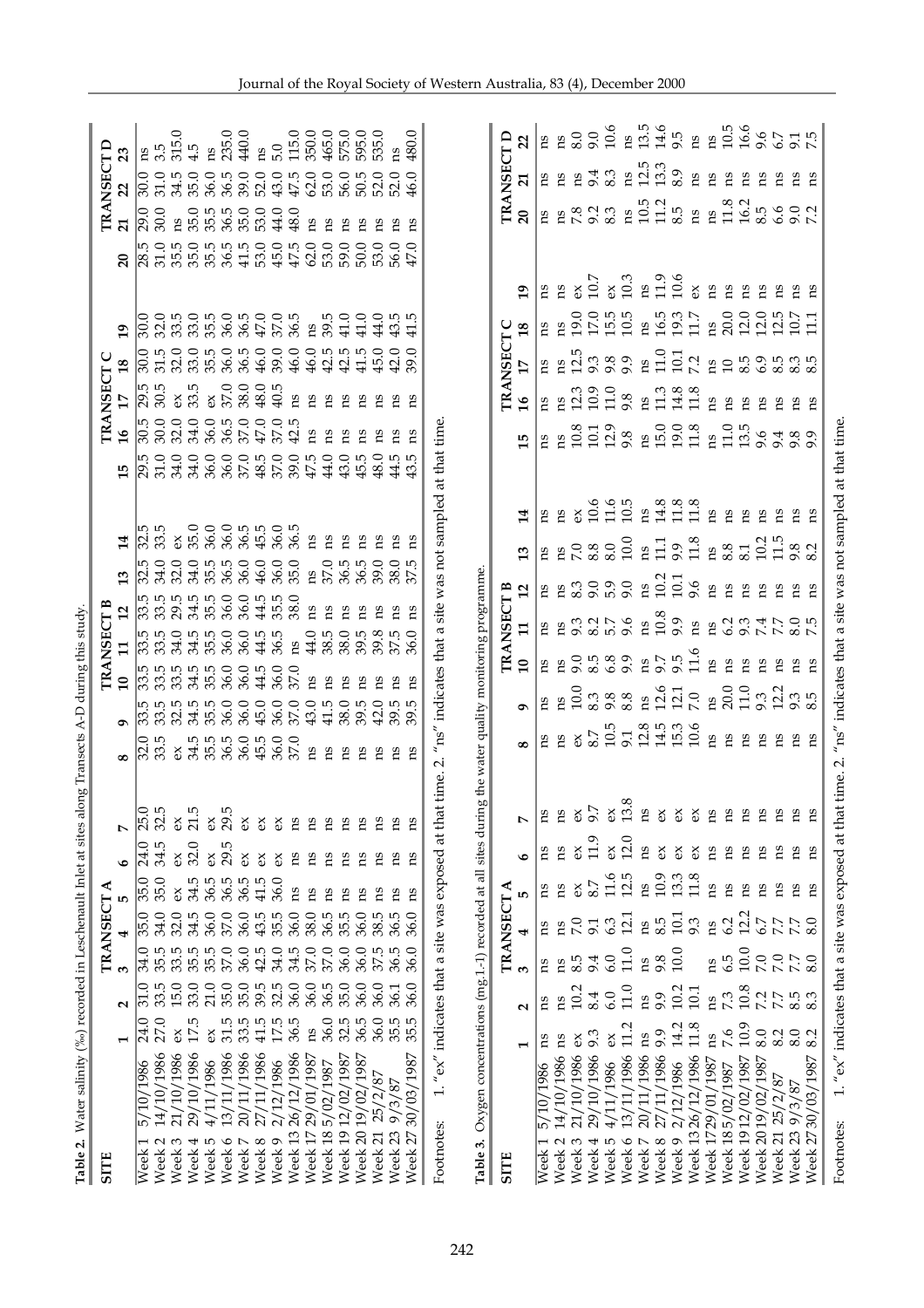|                    |            |                               |                                                                     |      | TRANSECT A        |                        |                                       |    |                         |                                                                  | <b>TRANSECT B</b>                                                    |                                                       |                 |                                                                                                                          | <b>TRANSECT</b>                                                 |                 |                                                         | <b>TRANSECT1</b>       |    |  |
|--------------------|------------|-------------------------------|---------------------------------------------------------------------|------|-------------------|------------------------|---------------------------------------|----|-------------------------|------------------------------------------------------------------|----------------------------------------------------------------------|-------------------------------------------------------|-----------------|--------------------------------------------------------------------------------------------------------------------------|-----------------------------------------------------------------|-----------------|---------------------------------------------------------|------------------------|----|--|
|                    |            |                               |                                                                     |      | 4                 | IJ,                    | $\overline{a}$                        |    | $\overline{\mathbf{c}}$ | $\Xi$                                                            | $\overline{a}$                                                       | 13                                                    | $\overline{14}$ | $\tilde{a}$<br>15                                                                                                        | 17                                                              | $\overline{18}$ | 19                                                      | 21<br>$\overline{a}$   | 22 |  |
| Week 1             | 5/10/1986  | $\overline{17.0}$             | $\overline{\Xi}$                                                    | 17.5 | $\overline{18.0}$ | $\frac{19.5}{ }$       | 24.0                                  |    |                         |                                                                  |                                                                      | $\overline{18.8}$                                     |                 |                                                                                                                          |                                                                 |                 |                                                         |                        |    |  |
| Week 2             | 14/10/1986 | 17.0                          | 17.0                                                                | 15.0 | 16.5              | 16.5                   | 17.5                                  |    |                         |                                                                  |                                                                      |                                                       |                 |                                                                                                                          |                                                                 |                 |                                                         |                        |    |  |
| Week <sub>3</sub>  | 21/10/1986 | š                             | 20.0<br>17.0                                                        | 18.0 | 18.5              | ă                      | 0.05<br>2.15<br>2.15<br>2.3.0<br>2.15 |    |                         | 3<br>18 19 19 19 19 19 19 19 19<br>18 19 19 10 11 11 11 11 11 11 | ១.០.១.១.១.១.១.១.១<br> ម៉ង់ ២.១.១.១.១.១.១.១<br> ម៉ង់ ២.១.១.១.១.១.១.១. |                                                       |                 |                                                                                                                          |                                                                 |                 | <br> ධජ ඉට ඉරි වර්ජ වර්<br> ධජ ඉට ඉරි වර්ජ වර්ජ සියි සි | ls.<br>ឯង ដឹងដែលមាន ដឹ |    |  |
| Week 4             | 29/10/1986 | 17.5                          |                                                                     | 17.0 | 17.5              | 20.0                   | ex<br>23.5                            |    |                         |                                                                  |                                                                      |                                                       |                 |                                                                                                                          |                                                                 |                 |                                                         |                        |    |  |
| Week <sub>5</sub>  | /11/1986   | $\alpha$                      |                                                                     | 18.5 |                   | š                      |                                       |    |                         |                                                                  |                                                                      |                                                       |                 |                                                                                                                          |                                                                 |                 |                                                         |                        |    |  |
| Week 6             | 13/11/1986 |                               |                                                                     | 20.0 |                   |                        | ex<br>23.0                            |    |                         |                                                                  |                                                                      |                                                       |                 |                                                                                                                          |                                                                 |                 |                                                         |                        |    |  |
| Week 7             | 20/11/1986 | 5<br>9 8 8 8 9<br>9 8 8 9 9   |                                                                     |      |                   | o n o n<br>ឧន្តរ ដូ ដូ | š                                     |    |                         |                                                                  |                                                                      |                                                       |                 |                                                                                                                          |                                                                 |                 |                                                         |                        |    |  |
| Week 8             | 27/11/1986 |                               |                                                                     |      |                   |                        | $\delta$ $\delta$<br>ΘX               |    |                         |                                                                  |                                                                      |                                                       |                 |                                                                                                                          |                                                                 |                 |                                                         |                        |    |  |
| Week 9             | 2/12/1986  |                               |                                                                     |      |                   |                        | ex<br>$\approx$                       |    |                         |                                                                  |                                                                      |                                                       |                 |                                                                                                                          |                                                                 |                 |                                                         |                        |    |  |
| Week <sub>13</sub> | 26/12/1986 |                               |                                                                     |      |                   |                        | ex                                    |    |                         |                                                                  |                                                                      |                                                       |                 |                                                                                                                          |                                                                 |                 |                                                         |                        |    |  |
| Week 17            | 29/01/1987 |                               |                                                                     |      |                   | ns                     | ns                                    |    | ΩŚ                      |                                                                  | ns                                                                   |                                                       |                 |                                                                                                                          |                                                                 |                 |                                                         |                        |    |  |
| Week <sub>18</sub> | 5/02/1987  |                               |                                                                     |      |                   | ns                     | Su                                    |    | ឌី ឌី                   |                                                                  | ns                                                                   |                                                       |                 | ns                                                                                                                       |                                                                 |                 |                                                         | ns                     |    |  |
| Week <sub>19</sub> | 12/02/1987 |                               |                                                                     |      |                   | ns                     | ns                                    |    |                         |                                                                  | ns                                                                   |                                                       |                 | ns                                                                                                                       |                                                                 |                 |                                                         | ns                     |    |  |
| Week 20            | 19/02/1987 |                               |                                                                     |      |                   | ns                     | <b>ns</b>                             |    | ns                      |                                                                  | ns                                                                   |                                                       |                 | ns                                                                                                                       |                                                                 |                 |                                                         | ns                     |    |  |
| Week 21            | 25/2/87    | 25.05.05.05<br>25.05.05.05.17 | 5<br>5 8 3 3 5 5 6 6 7 8 9 9 9 9 9 9<br>5 8 3 8 9 9 9 9 9 9 9 9 9 9 |      | 21.0              | <b>ns</b>              | ns                                    |    | ns                      |                                                                  | ns                                                                   | oo a oo noocoo oo n no<br>h n h n n n n n n n n n n n | Ωq              | ns<br> 0 5 6 5 6 6 6 6 6 6 6 6 6 7 8 7 9 6 7<br> 2 5 6 7 8 7 8 7 8 7 8 7 8 7 8 7 8 7                                     | 0.0.0.0.10.10.0.10.10<br> ឯឯសន្តដ៏ស្តីដ៏ស្តីដ៏ស្តីដឹង ស្តី ស្តី |                 |                                                         | ns                     |    |  |
| Week <sub>23</sub> | 9/3/87     |                               |                                                                     | 22.0 | $22.5$<br>$21.0$  | ns                     | ns                                    | es | ns                      |                                                                  | Ωū                                                                   |                                                       | ns              | ns                                                                                                                       |                                                                 |                 | £                                                       | ns                     |    |  |
| Week 27            | 30/03/1987 |                               |                                                                     | 21.0 |                   | Su                     | ns                                    | C. | ns                      |                                                                  | ns                                                                   |                                                       | ns              | ns                                                                                                                       |                                                                 |                 | ΩS                                                      |                        |    |  |
| Footnotes:         |            |                               |                                                                     |      |                   |                        |                                       |    |                         |                                                                  |                                                                      |                                                       |                 | 1. "ex" indicates that a site was exposed at that time. 2. " $\ln$ " indicates that a site was not sampled at that time. |                                                                 |                 |                                                         |                        |    |  |

Table 4. Water temperature (degrees °C) recorded in Leschenault Inlet at sites along Transects A-D during this study. **Table 4.** Water temperature (degrees ºC) recorded in Leschenault Inlet at sites along Transects A-D during this study.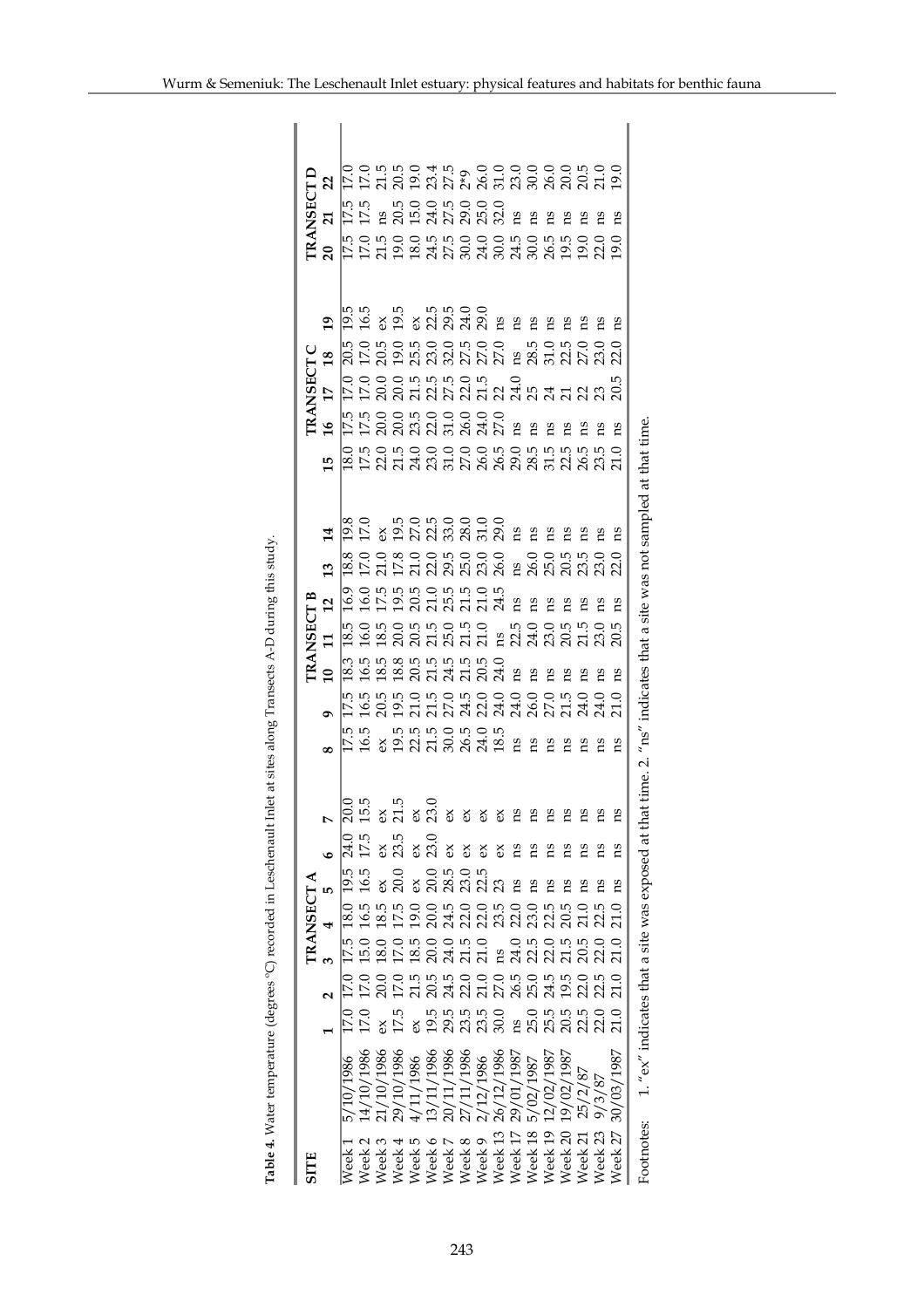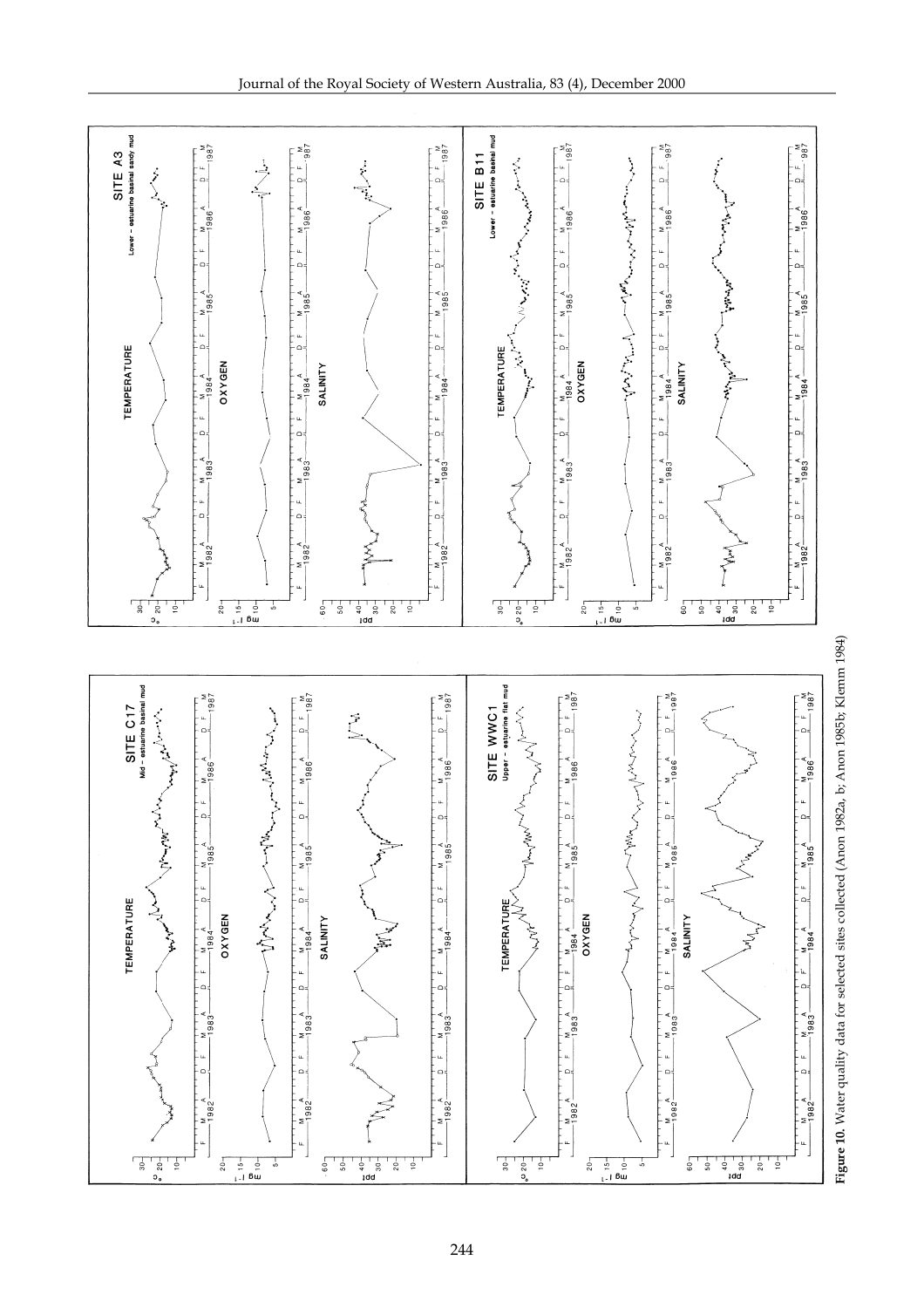by air temperature and wind. Winter temperatures in deep water were frequently below 15 ºC, while summer temperatures are frequently at or above 25 ºC, but typically around 22 ºC (Table 4 & Fig 10). The deep water of the central basin has a temperature range of approximately 10 ºC, and maintains a generally lower temperature than shallower sites. Shallower water sites, located on eastern and western platforms, Collie delta and the northern flat have winter water temperatures of approximately 15 ºC, and summer temperatures of approximately 30 ºC. Shallow water sites, with dark muddy substrates (*e.g.* D20, D21, D22, C18 and B14) experienced the highest temperatures. A temperature of 32 ºC was recorded in one shallow pool on the northern flat during the 1986 survey (fine, dark mud absorbs more solar radiation than lighter coloured and coarser grained sandy substrates; see Hasse & Dobson 1986, p15). It also was observed in the field that muddy substrates become heated to a depth of at least 10 cm during summer.

#### **Distribution of Macrophytes**

A total of 3 species of seagrass and at least 7 species of algae were recorded in the Leschenault Inlet estuary during this study. The seagrass species were *Halophila ovalis*, *Ruppia megacarpa* and *Heterozostera tasmanica.* Algae species were *Chaetomorpha* sp, *Gracilaria* spp., *Ulva* sp, *Acetabularia* sp and two species of Phaeophyta (including *Hormophysa triquetta; cf* Hillman *et al.* 2000). *Halophila ovalis* is the most widespread species of seagrass in the estuary, and contributes the greatest biomass to the macrophytes.

Turbidity limits seagrass distribution (McComb *et al*. 1981), and in Leschenault Inlet at depths > 1.5 m seagrass is restricted and patchy in distribution (Fig 5-8; data for survey transects is available in Wurm 1987 or from the authors).

The greatest biomass of macrophytes generally occurred on mud, sandy-mud and muddy-sand of the western platform, where *Halophila ovalis* dominated (*e.g.* Fig 5 sites 4; Fig 7 site 13). *Gracilaria* spp. also occurred more commonly in the south of the estuary. *Ruppia megacarpa* occurred occasionally, and mainly in shallow inter-tidal depressions that retain water at low tide. Some *Chaetomorpha* and *Gracilaria* also occurred in these pools. Minor occurrences of *Ulva* sp were noted, and *Heterozostera tasmanica* occurred on sandy substrates at the tip of encroaching dunes.

Sandy substrates of the eastern platform supported a relatively dense cover of *Halophila ovalis* (*e.g.* Fig 7 sites 9, 10). A sparse cover of *Ruppia megacarpa* typically occurred at the more sandy shoreward edge of the platform in a few centimetres of water but also extended into the *Halophila* zone (*e.g.* Fig 7, site 9). *Gracilaria* spp also occurred in the *Halophila* zone. *Heterozostera tasmanica* was recorded in the mid estuary zone of the platform (*e.g.* Fig 7 sites 8,9,10). Toward the north of the eastern platform, *Chaetomorpha* and a phaeophyte species became more common (*e.g.* Fig 8 sites 15,16).

Sandy substrates of the eastern shore of the northern flat supported mainly *Acetabularia* sp. Subtidal muddy sites of the northern flat supported *Halophila ovalis* meadows with varying degree of cover. Shallower mud substrates were variously covered by *Chaetomorpha* which locally forms dense mats. *Ruppia megacarpa* occurred in small water-retaining inter-tidal depressions and undulations. Drift of *Gracilaria* spp was present on otherwise bare mud in most peripheral and inter-tidal portions of the northern flat. The muddy floor of the central basin was mostly devoid of vegetation, but a sparse or patchy cover of *Halophila ovalis* occurred locally. The sand sheets environments in the Collie delta sites were generally devoid of vegetation.

# **Discussion**

Most of the estuary comprises the flat, deep and elongate central basin, flanked to east and west by shallow, shore-parallel platforms that are related to the upslope features of relict and active dunes respectively. To the north, the central basin grades into a shallow water northern flat, and to the south deltas intrude into the estuary.

Substrate type reflects proximity to sediment source, extant processes, and grain size availability. Consequently, Leschenault Inlet is underlain by:

- mud in the central basin and northern flat;
- sand and muddy-sand on the eastern platform, where there is local reworking/winnowing of shore materials in this wave dominated environment;
- sandy-mud, mud, muddy-sand and sand on the western platform where dune sand encroaches into and contributes sand to the estuary, and where more mud accumulates than on the eastern platform because of its more sheltered nature; and
- sand in the deltas.

The estuary is generally of marine salinity and vertically well mixed. The hydrochemistry is dominated by daily



**Figure 11.** Graph of salinity along the length of the Leschenault Inlet, at three sampling times during this study, for sites on the a) Central Basin; b) Western Platform.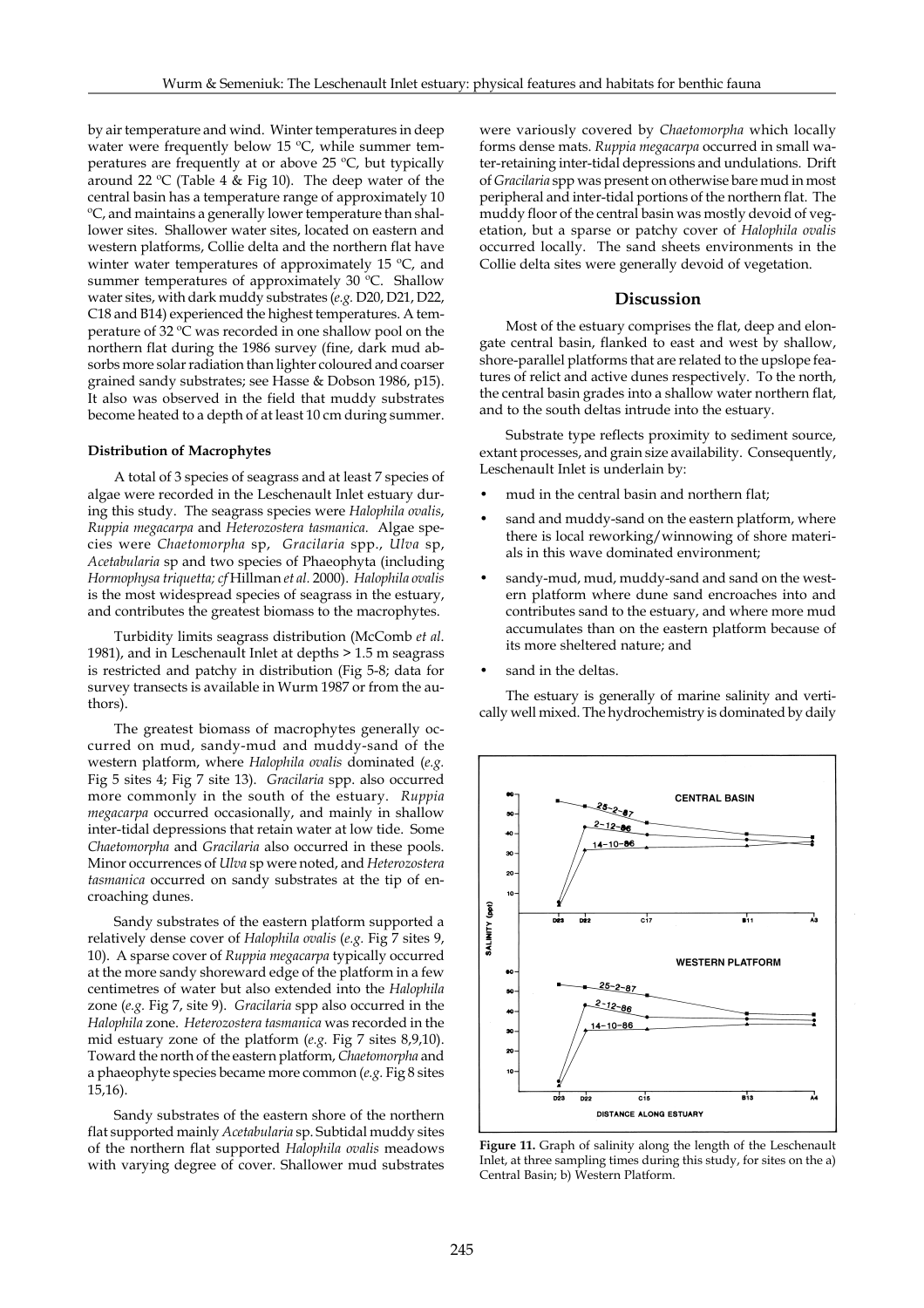

**Figure 12.** Proposed estuarine salinity fields of Leschenault Inlet, based upon values for the range and mean (± sd) of water salinity data at water quality monitoring sites during this study (See also Table 5). The location of monitoring sites is shown in Fig 2.

exchange through the artificial channel and wind- and tideforced circulation. However, the estuary is still poikilosaline, due to freshwater inflow during the winter in the south, and restricted oceanic exchange and summer evaporation in the north. In this respect Leschenault Inlet is similar to estuaries elsewhere in south-western Australia.

In winter, salinity of the estuary decreases with fresh water input, from rivers, drains, run-off from adjoining terrain, and groundwater seepage from upland aquifers (*e.g.* dunes; Semeniuk & Meagher 1981b) and deltas. These studies indicate that after the cessation of fresh water input, evaporation (induced by summer temperatures and wind), and the continued limited exchange with the ocean become important determinants of water salinity to the north, away from "The Cut", which may become hypersaline. There is a salinity gradient from south to north for most seasons.

Values of the mean and standard deviation of water salinity (Table 5) can be used to describe salinity fields within the estuary. As data were collected at only 4 transects along the length of the estuary, and because it is expected that the salinity trends are gradational, the boundaries between fields can only be interpolated. However, the Leschenault Inlet water body may be divided into 4 gradational salinity fields, based on mean salinity values and the variation in the salinity developed throughout the year (Table 5). These are (Fig 12):

- the deltaic field which has a mean salinity value of slightly less than sea water but a large variation about the mean (*e.g.* Transect A sites 1,2; Table 5);
- the lower estuarine field in which a mean salinity value slightly greater than sea water is maintained, with a small variation about the mean (*e.g.* Transect A sites 3,4,5,6,7; Table 5);
- the mid estuarine field in which a mean salinity value higher than sea water is maintained, with a large variation about the mean (*e.g.* Transect B& C sites, Table 5); and
- the upper estuarine field in which a mean salinity value much greater than seawater is maintained, with a very large variation about the mean (*e.g.* Transect D sites, Table 5).

# **Habitat types**

Nineteen (19) small-scale habitat types within Leschenault Inlet are proposed (Fig 13). These have been determined by interactions between the 5 large-scale geomorphic units (Fig 3) and large-scale estuarine salinity patterns (Fig 12). The habitats are named, and further differentiated, according to large-scale geomorphic setting, substrate, presence of macrophytes and salinity field. A description of the 22 monitoring sites in terms of the habitats is presented in Table 6.

The northern flat lies within the upper estuarine salinity field, where there are four small-scale habitats (Table 6, Sites D20, 21, 22; Fig 9 Transects M, N & O). These are: 1. inter-tidal mud; 2. inter-tidal sandy mud; 3. vegetated flat mud; and 4. vegetated flat sandy-mud.

The central basin spans the mid and lower estuarine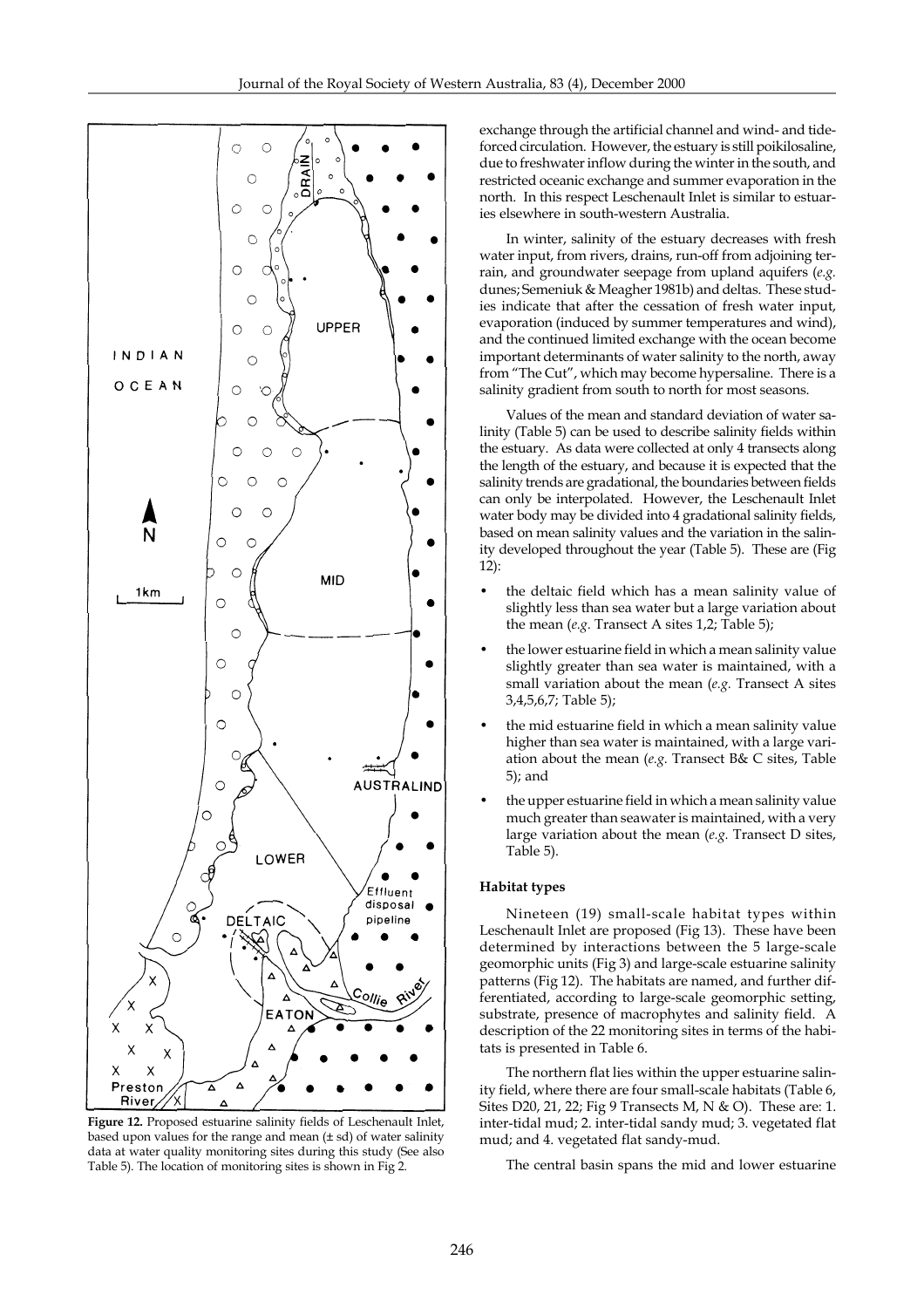| <b>Table 5.</b> Ranges and mean + sd of water temperature ( $^{\circ}$ C), oxygen concentration (mg L <sup>-1</sup> ) and salinity (‰) in Leschenault Inlet at sites |
|----------------------------------------------------------------------------------------------------------------------------------------------------------------------|
| along Transects A-D. Only data from sites sampled during the 1986-87 study period were used to calculate mean and standard deviation.                                |
| For maxima and minima, all available data, including Anon 1982a, Anon 1982b, and Anon 1985b, were used from locations used in this                                   |
| study (Refer to Table 1a for information on sampling times).                                                                                                         |

|            |              |               | Temperature $(^{\circ}C)$ |               | Oxygen (mg $L^1$ ) |               | Salinity (%)    |
|------------|--------------|---------------|---------------------------|---------------|--------------------|---------------|-----------------|
|            |              | Max & Min     | Mean ±sd                  | Max & Min     | Mean ± sd          | Max & Min     | Mean ± sd       |
| Transect A | $\mathbf{1}$ | $17.5 - 30.0$ | $22.4 \pm 4.1$            | $7.6 - 14.2$  | $9.8 \pm 2.1$      | $17.5 - 41.5$ | $31.5 \pm 7.3$  |
|            | 2            | $17.0 - 27.0$ | $21.7 \pm 3.1$            | $6.0 - 11.0$  | $8.9 \pm 1.6$      | $15.0 - 39.5$ | $33.1 \pm 6.1$  |
|            | 3            | $14.0 - 28.5$ | $20.4 + 2.5$              | $6.0 - 1.0$   | $8.4 \pm 1.6$      | $4.7 - 42.5$  | $36.1 + 2.0$    |
|            | 4            | $16.5 - 24.5$ | $20.8 + 2.3$              | $6.2 - 12.2$  | $8.5 + 2.0$        | $20.5 - 43.5$ | $36.3 \pm 2.4$  |
|            | 5            | $16.5 - 28.5$ |                           | $8.7 - 13.3$  |                    | $33.5 - 41.5$ |                 |
|            | 6            | $17.5 - 24.5$ |                           | $11.9 - 12.0$ |                    | $24.0 - 34.5$ |                 |
|            | 7            | $15.5 - 23.0$ |                           | $9.7 - 13.8$  |                    | $21.5 - 34.5$ |                 |
| Transect B | $\,8\,$      | $16.5 - 30.0$ |                           | $8.7 - 15.3$  |                    | $32.0 - 45.5$ |                 |
|            | 9            | $16.5 - 27.0$ | $22.4 \pm 3.0$            | $7.0 - >20$   | $10.7 \pm 3.3$     | $23.5 - 45.0$ | $37.8 \pm 3.6$  |
|            | 10           | $16.5 - 24.5$ |                           | $6.8 - 11.6$  |                    | $32.5 - 44.5$ |                 |
|            | 11           | $12.5 - 26.5$ | $21.1 \pm 2.2$            | $5.0 - 10.8$  | $8.3 \pm 1.5$      | $17.0 - 45.4$ | $37.3 \pm 3.3$  |
|            | 12           | $16.0 - 25.5$ |                           | $5.9 - 10.2$  |                    | $29.5 - 44.5$ |                 |
|            | 13           | $17.0 - 29.5$ | $22.6 \pm 3.3$            | 7.0 - 11.8    | $9.4 \pm 1.5$      | $32.0 - 46.0$ | $36.4 \pm 3.2$  |
|            | 14           | $17.0 - 33.0$ |                           | $10.5 - 14.8$ |                    | $31.5 - 45.5$ |                 |
| Transect C | 15           | $17.5 - 31.5$ | $24.6 \pm 4.1$            | $9.4 - 19.0$  | $11.7 \pm 2.8$     | $28.5 - 48.5$ | $39.9 \pm 6.1$  |
|            | 16           | $17.5 - 31.0$ |                           | $10.9 - 14.8$ |                    | $30.0 - 47.5$ |                 |
|            | 17           | $11.0 - 27.5$ | $21.8 \pm 2.6$            | $3.9 - 12.5$  | $9.3 + 1.5$        | $17.0 - 46.0$ | $39.0 \pm 5.4$  |
|            | 18           | $17.0 - 32.0$ | $24.6 + 4.3$              | $10.5 - >20$  | $14.4 + 3.5$       | $30.0 - 47.0$ | $38.0 \pm 4.8$  |
|            | 19           | $16.5 - 29.5$ |                           | $10.3 - 11.9$ |                    | $25.5 - 48.0$ |                 |
| Transect D | 20           | $17.0 - 30.0$ | $22.9 \pm 4.6$            | $6.6 - 16.2$  | $9.6 \pm 2.6$      | $21.0 - 62.0$ | $45.2 \pm 10.2$ |
|            | 21           | $17.5 - 32.0$ |                           | $8.3 - 13.3$  |                    | $21.0 - 48.0$ |                 |
|            | 22           | $17.0 - 31.0$ | $23.0 \pm 4.5$            | $8.0 - 14.6$  | $10.4 + 3.0$       | $21.0 - 62.0$ | $44.5 \pm 9.6$  |
|            | 23           | $10.5 - 27.0$ |                           | $5.0 - 11.0$  |                    | $18.4 - 53.6$ |                 |

**Table 6.** Habitat features of sites on Transects A-D.

| <b>Site</b>     | Habitat unit                           | Large-scale<br>geomorphic unit | Substrate                                    | Flora                       | Salinity<br>field |
|-----------------|----------------------------------------|--------------------------------|----------------------------------------------|-----------------------------|-------------------|
| A1              | Deltaic inter-tidal sand               | Collie River Delta             | Medium & coarse sand None                    |                             | Deltaic           |
| A2              | Deltaic sand                           |                                | Collie River Delta Medium & coarse sand None |                             | Deltaic           |
| A <sub>3</sub>  | Lower estuarine basinal sandy mud      | Central Basin                  | Sandy mud                                    | Patchy Halophila            | Lower             |
| A4              | Lower estuarine platform               | Western Platform               | Muddy medium sand                            | Halophila                   | Lower             |
| A5              | Lower estuarine inter-tidal muddy sand | Western Platform               | Muddy medium sand                            | Patchy algae<br>& Halophila | Lower             |
| A6              | Deltaic inter-tidal sand               |                                | Collie River Delta Medium & fine sand        | Patchy algae<br>& Halophila | Lower             |
| A7              | Deltaic inter-tidal sand               |                                | Collie River Delta Medium & fine sand        | Patchy algae<br>& Halophila | Lower             |
| B <sub>8</sub>  | Lower estuarine platform sand          | Eastern Platform               | Medium sand                                  | Patchy Halophila<br>& algae | Lower             |
| B9              | Lower estuarine platform muddy sand    | Eastern Platform               | Medium sand                                  | Halophila                   | Lower             |
| <b>B10</b>      | Lower estuarine platform muddy sand    | Eastern Platform               | Medium sand                                  | Halophila                   | Lower             |
| <b>B11</b>      | Lower estuarine basinal mud            | Central Basin                  | Mud                                          | Patchy Halophila            | Lower             |
| <b>B12</b>      | Lower estuarine basinal mud            | Central Basin                  | Mud                                          | Patchy Halophila            | Lower             |
| <b>B13</b>      | Lower estuarine platform muddy sand    | Western Platform               | Muddy medium sand                            | Halophila & algae           | Lower             |
| <b>B14</b>      | Lower estuarine platform sandy mud     | Western Platform               | Sandy mud                                    | Patchy algae<br>& Halophila | Lower             |
| C15             | Mid estuarine muddy sand               | Eastern Platform               | Muddy medium sand                            | Halophila & algae           | Mid               |
| C16             | Mid estuarine muddy sand               | Eastern Platform               | Muddy medium sand                            | Halophila & algae           | Mid               |
| C17             | Mid estuarine basinal mud              | Central Basin                  | Mud                                          | Patchy Halophila            | Mid               |
| C18             | Mid estuarine platform sandy mud       | Western Platform               | Mud                                          | Halophila & algae           | Mid               |
| C19             | Mid estuarine inter-tidal sand         | Eastern Platform               | Medium sand                                  | <b>None</b>                 | Mid               |
| D20             | Upper estuarine inter-tidal sandy mud  | Northern Flat                  | Sandy mud                                    | Patchy algae                | Upper             |
| D <sub>21</sub> | Upper estuarine inter-tidal mud        | Northern Flat                  | Mud                                          | Patchy algae                | Upper             |
| D <sub>22</sub> | Upper estuarine inter-tidal mud        | Northern Flat                  | Mud                                          | Patchy algae                | Upper             |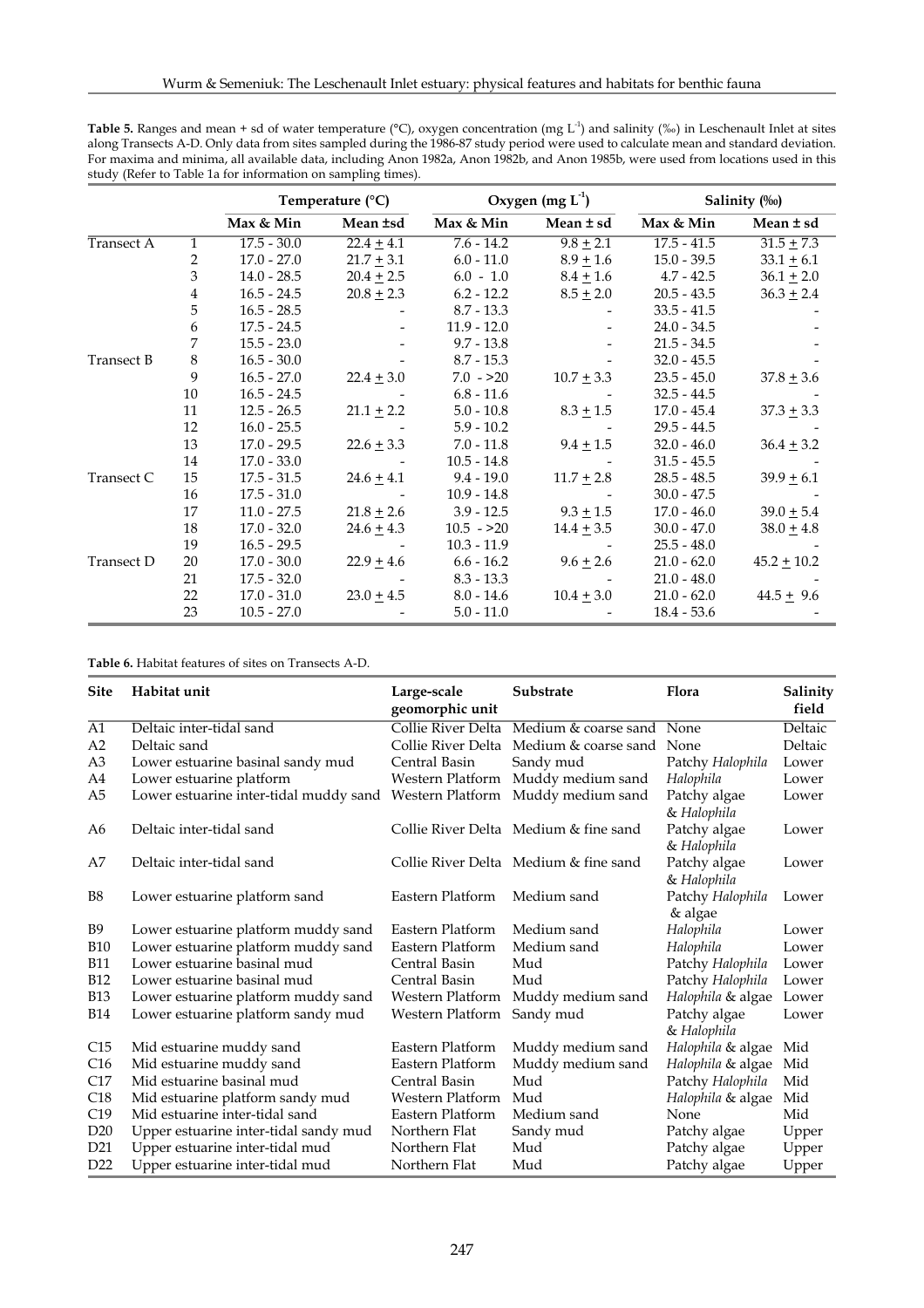

**Figure 13.** Map of proposed benthic habitat units in Leschenault Inlet.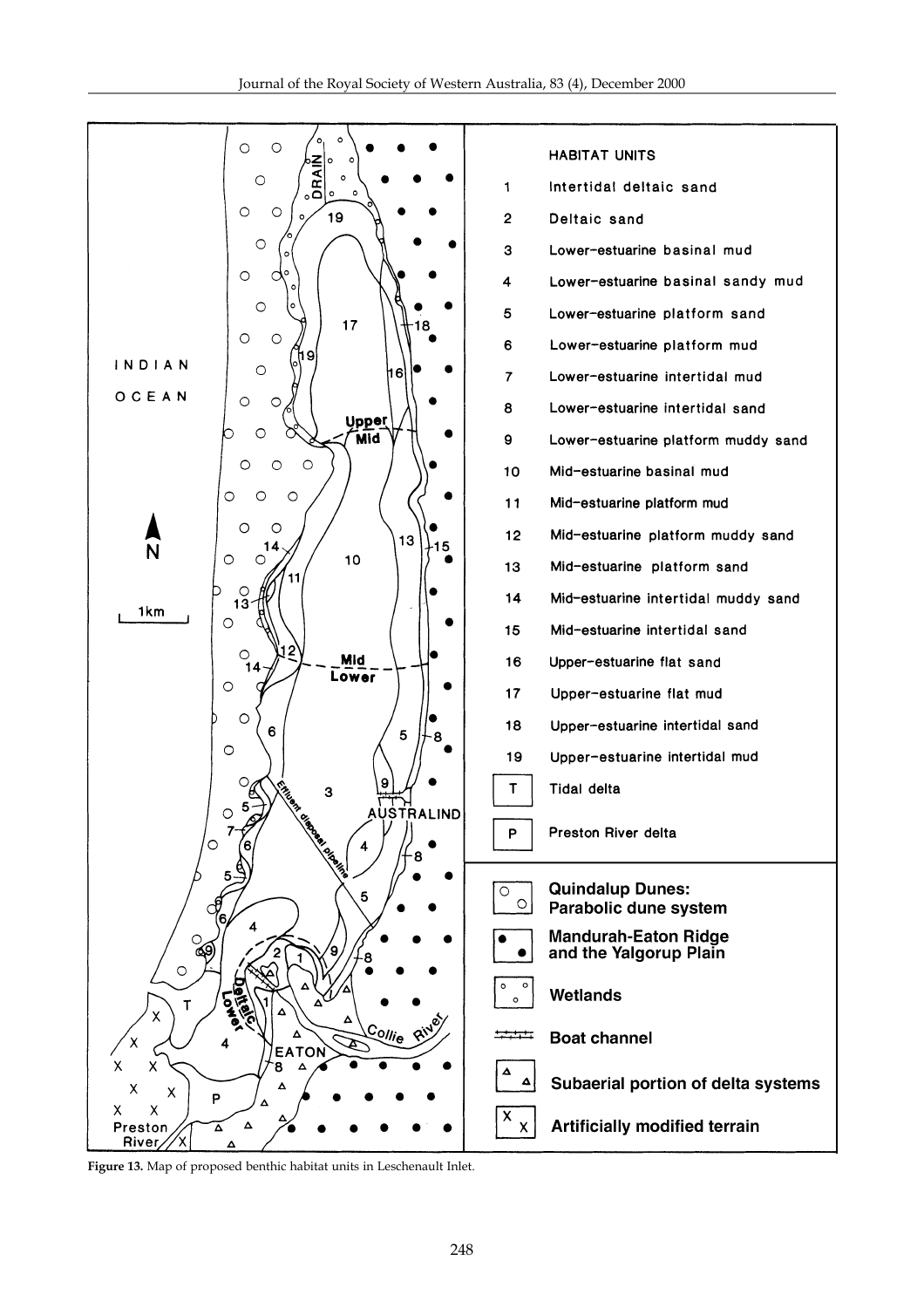salinity fields, and two small-scale habitats occur here (Table 6, sites BA3, B11, B12, C17; Fig 9 Transects E, F, G, H, I J, K, L): 1. sparsely vegetated basinal mud; and 2. sparsely vegetated basinal sandy-mud.

The western platform spans the mid and lower estuarine salinity fields, and contains the following small-scale habitats (Table 6, site A5, Fig 9 Transects E, F, G, H, I J, K, L): 1. inter-tidal sand; 2. inter-tidal mud; 3. inter-tidal muddy-sand; 4. inter-tidal sandy-mud; 5. vegetated platform muddy-sand; 6. vegetated platform mud; and 7. vegetated platform sand.

The eastern platform spans the mid and lower estuarine salinity fields and contains the following small-scale habitats (Table 6 Sites B8, B9, B10, C15, C16 C19; Fig 9 Transects E, F, G, H, I, J, K, L): 1. inter-tidal sand; 2. vegetated platform sand; and 4. vegetated platform muddy-sand.

The Collie River delta lies within the deltaic hydrochemistry field and contains (Table 6 Sites A1, A2): 1. inter-tidal sand; and 2. shallow water sand.

The intersection of geomorphology, substrate texture and detritus content, presence of macrophytes, and water salinity, has the potential to generate a variety of habitat types in Leschenault Inlet. A given environmental parameter (such as temperature, water depth, salinity) may vary gradually through space. The division between adjacent habitats may lie arbitrarily within the gradient of one or more of these parameters (*e.g.* the bathymetric junction between adjoining geomorphic units, transition between substrate types or the division between adjacent salinity fields are gradational).

This habitat classification is a first step towards linking habitat distribution and diversity with that of fauna. This framework may also be used to undertake more detailed studies of inlet attributes, and to stratify future fauna sampling programs.

# **References**

- Anon 1975 Climatic Averages of Western Australia. Bureau of Meteorology. Australian Government Printing Service, Canberra.
- Anon 1982a Bunbury "C" Power Station Marine Environmental Studies. Report to State Energy Commission by LeProvost, Semeniuk & Chalmer, Environmental Consultants, Perth.
- Anon 1982b Water quality data for the Bunbury "C" Power Station. State Energy Commission, Perth.
- Anon 1985a Peel-Harvey estuarine system study: Management of the estuary. Department of Conservation & Environment, Perth, Bulletin 195.
- Anon 1985b Leschenault Inlet: Man and the Environment. Leschenault Inlet Management Authority, Bunbury.
- Ashman R, Bedo D, Blackwell J, Carrie D, Kowarsky J, Joll L, Monzu N & Prince J 1969 A study of the macrofauna in the Swan River Estuary. Honours Thesis, Department of Zoology, University of Western Australia, Perth.
- Brown R G, Treloar J M & Clifton P M 1980 Sediments and organic detritus in the Peel-Harvey estuarine system. Department Conservation & Environment, Perth, Bulletin 90.
- Chalmer P N & Scott J K 1984 Fish and benthic faunal surveys of the Leschenault and Peel-Harvey estuarine systems of south-western Australia in December 1974. Department of Conservation & Environment, Perth, Bulletin 149.
- Chalmer P N, Hodgkin E P & Kendrick G W 1976 Benthic faunal changes in a seasonal estuary of south-western Australia. Records of the Western Australian Museum 4:383-410.
- Day J H 1981 Estuarine Ecology with Particular Reference to Southern Africa. A A Balkema, Rotterdam.
- Gross M G 1972 Oceanography a view of the Earth. Prentice-Hall, New Jersey.
- Hammer U T 1986 Saline Lake Ecosystems of the World. Junk, Dordrecht.
- Hasse L & Dobson F 1986 Introductory Physics of the Atmosphere and Ocean. Reidel, Dordrecht.
- Hayes M D 1975 Morphology of sand accumulation in estuaries: An Introduction to the Symposium. In: Estuarine Research Vol II: Geology and Engineering (ed L E Cronin). Academic Press, NY, 3-22
- Hillman K, McComb A J, Bastyan G & Paling E 2000 Macrophyte abundance and distribution in Leschenault Inlet, an estuarine system in south-western Australia. Journal of the Royal Society of Western Australia 83: 349-356.
- Hodgkin E P 1984 Estuarine Environments of the Southern Hemisphere. Department of Conservation & Environment, Perth Bulletin 161.
- Hodgkin E P & DiLollo V 1958 The tides of south-western Australia. Journal of the Royal Society Western Australia 41:42-54.
- Hodgkin E P, Sanders C & Stanley N F 1979 Lakes Rivers and Estuaries. In: Environment and Science (ed B J O'Brien). University of Western Australia Press, Perth.
- Lukatelich R J 1986 Leschenault Inlet macrophyte biomass. Centre Water Resources, University of Western Australia Working Paper: WP-86-028.
- Lukatelich R J & McComb A J 1983 Water quality of the Peel-Harvey estuarine system: March 1981-August 1982. Waterways Commission WA, Perth, Report 2.
- McArthur W M & Bartle G A 1980 Soils and land-use planning in the Mandurah-Bunbury coastal zone Western Australia. CSIRO, Australian Division of Land Resources Management Service, Canberra, No 6. Canberra.
- McComb A J & Lukatelich R J 1986 Nutrients and plant biomass in Australian estuaries with particular reference to southwestern Australia. In: Limnology in Australia (eds P DeDeckker & W D Williams). CSIRO, Melbourne/Junk, Dordrecht, 433-455
- McComb A J, Cambridge M L, Kirkman H & Kuo J 1981 The biology of Australian seagrass. In: The Biology of Australian Plants (eds J S Pate & A J McComb). University of Western Australia Press, Perth, 259-293.
- Pen L, Semeniuk V & Semeniuk C A 2000 Peripheral wetland habitats and vegetation of Leschenault Inlet estuary. Journal of the Royal Society of Western Australia 83: 293-316.
- Riley J P & Chester R 1971 Introduction to Marine Chemistry. Academic Press, London.
- Semeniuk C A & Semeniuk V 1990 The coastal landforms and peripheral wetlands of the Peel-Harvey estuarine system. Journal of the Royal Society of Western Australia 73:9-21.